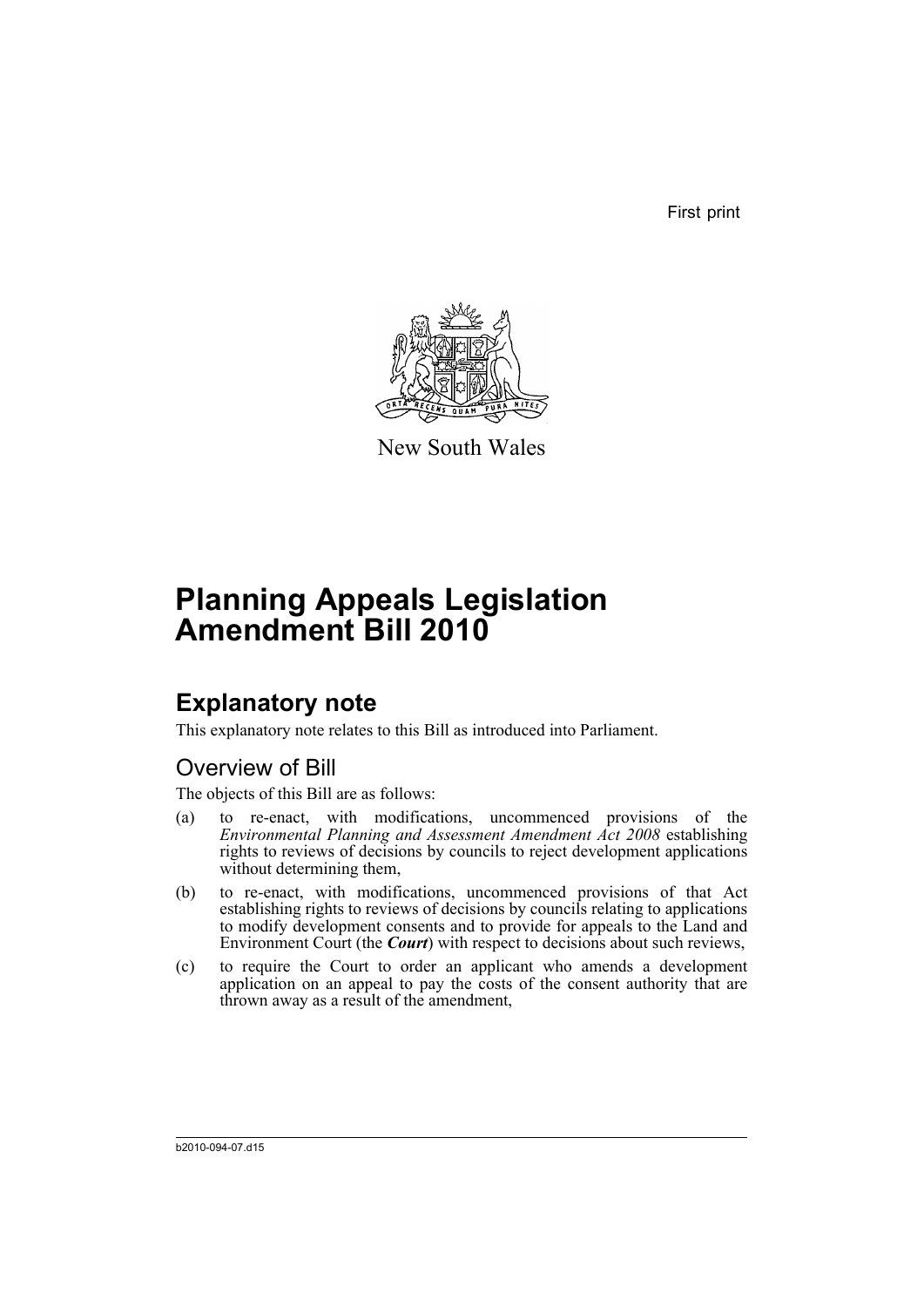Explanatory note

- (d) to provide for mandatory conciliation proceedings to be conducted by the Court in relation to proceedings relating to appeals about development applications for specified development and for determination by a Commissioner of the Court if no agreement is reached in conciliation proceedings,
- (e) to repeal uncommenced provisions of the *Environmental Planning and Assessment Amendment Act 2008* relating to planning arbitrators,
- (f) to make consequential amendments and repeals and provisions of a savings and transitional nature.

## Outline of provisions

**Clause 1** sets out the name (also called the short title) of the proposed Act.

**Clause 2** provides for the commencement of the proposed Act on a day or days to be appointed by proclamation.

## **Schedule 1 Amendment of Environmental Planning and Assessment Act 1979 No 203**

### **Reviews of decisions**

**Schedule 1 [9]** inserts proposed sections 82B–82D into the *Environmental Planning and Assessment Act 1979*. New section 82B enables an applicant for a development application to obtain a review by a council of the council's decision to reject the development application without determining it. The review may result in the decision being confirmed or the council proceeding to determine the application.

New sections 82C and 82D contain general provisions about reviews, including reviews of council determinations of development applications under current section 82A and reviews under new sections 82B and 96AB. **Schedule 1 [7]** makes a consequential amendment.

**Schedule 1 [17]** inserts proposed section 96AB. New section 96AB enables an applicant for the modification of a development consent to obtain a review by a council of the council's decision as to the application. There is no right to a review for specified applications, including applications to modify a complying development certificate and determinations relating to designated development, integrated development and Crown developments where the Minister has directed the council to make a determination. **Schedule 1 [14]** makes a consequential amendment.

**Schedule 1 [8]** omits from existing section 82A (which relates to reviews of council decisions about development applications) provisions that are now covered by the new general review provisions. It also makes it clear that the council must conduct a review if a request is made under that section. **Schedule 1 [10]** makes a consequential amendment.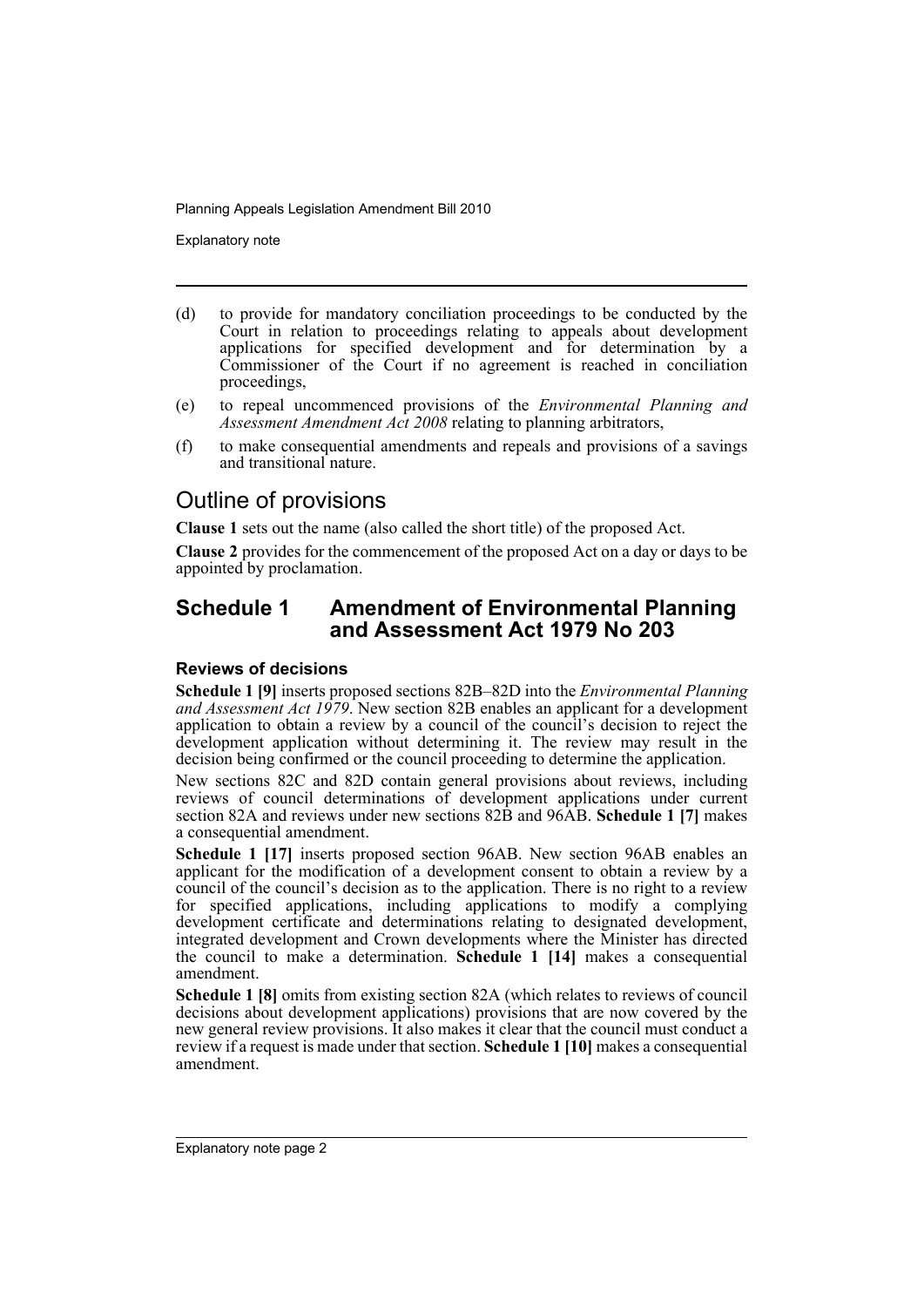Explanatory note

**Schedule 1 [12]** makes it clear that a development consent is taken never to have been granted if development consent is refused on a review application under existing section 82A.

### **Appeals**

**Schedule 1 [15] and [16]** omit provisions that provide for appeals to the Court relating to decisions about applications to modify development consents, as a consequence of the insertion of appeal provisions by **Schedule 1 [21]**. The amendments also enable regulations to be made with respect to the time within which an application for modification that has not been determined is taken to have been refused and related matters.

**Schedule 1 [18]** reduces from 12 months to 6 months the period within which an appeal may be made to the Court against a determination by a consent authority with respect to a development application, the carrying out of ancillary development or a matter that must be satisfied before a deferred consent can operate.

**Schedule 1 [19]** makes a statute law revision amendment.

**Schedule 1 [21]** inserts proposed sections 97AA and 97A. New section 97AA enables an applicant for the modification of a development consent to appeal to the Court against a determination by the consent authority (including on a review by the consent authority) within 6 months of notice of the determination or the determination being taken to have been made. **Schedule 1 [20] and [23]** omit the provisions being re-enacted.

New section 97A re-enacts provisions requiring notice of appeals made to the Court to be given to objectors and in the case of development requiring concurrence by a Minister or public authority or integrated development. It also requires notice to be given to a joint regional planning panel or the Planning Assessment Commission of appeals made to the Court concerning certain determinations made or reviewable by those bodies. A person given notice of an appeal is entitled to be heard at the appeal as if the person were a party to the appeal.

**Schedule 1 [22]** requires the Court, if an amended development application is filed in an appeal against a determination of a development application, to require the applicant to pay to the consent authority costs that are thrown away as a result of amending the development application. Currently, the provision is expressed to require payment of costs incurred in respect of the assessment of, and proceedings relating to, the original development application the subject of the appeal.

### **Miscellaneous**

**Schedule 1 [1]** inserts a definition of *regional panel*. **Schedule 1 [2]** makes consequential amendments.

**Schedule 1 [3]–[6] and [25]–[28]** omit references to planning arbitrators. Uncommenced provisions establishing planning arbitrators, contained in the *Environmental Planning and Assessment Amendment Act 2008*, are to be repealed by **Schedule 3.1 [5]**.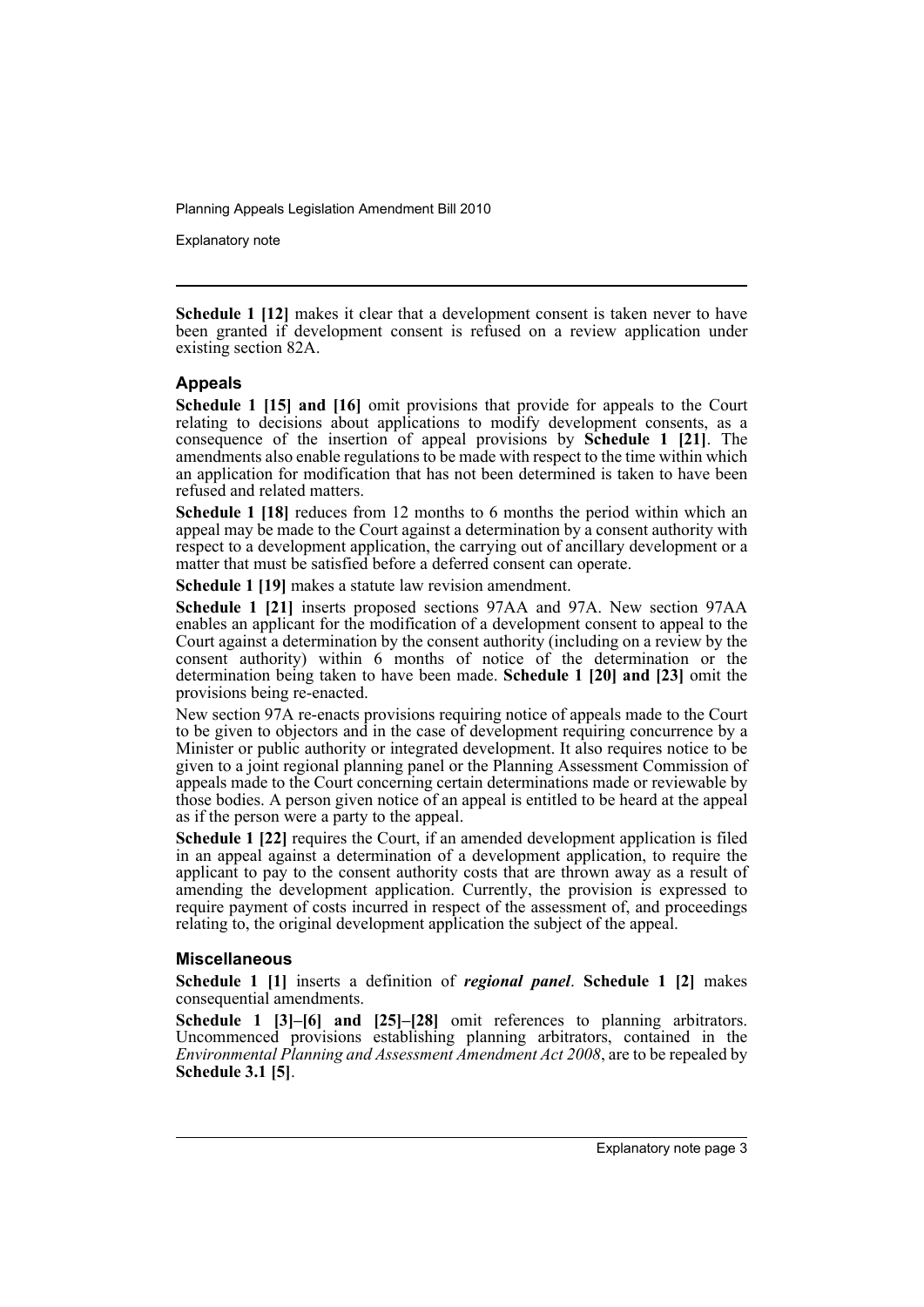Explanatory note

**Schedule 1 [11] and [13]** make statute law revision amendments.

**Schedule 1 [24]** enables regulations to be made exempting classes of temporary structures from requirements relating to construction certificates or occupation certificates.

**Schedule 1 [29]** enables regulations containing savings, transitional and other provisions to be made consequent on the enactment of the proposed Act.

**Schedule 1 [30]** provides that the proposed amendments relating to development applications, reviews and appeals do not apply to development applications lodged before the commencement of new section 82B.

## **Schedule 2 Amendment of Land and Environment Court Act 1979 No 204**

**Schedule 2 [1]** inserts proposed section 34AA. New section 34AA provides for conciliation procedures to apply to proceedings concerning development applications, or modifications of development consents, for detached single dwellings and dual occupancies (including those involving subdivision) or alterations or additions to such dwellings or dual occupancies. They may also apply to other particular proceedings, if the Court so orders on application of a party or on its own motion. The conciliation procedures can occur without the consent of the parties and, if no agreement is reached through conciliation, the Commissioner of the Court may proceed to determine the proceedings. However, the Court or Commissioner may, if they think it appropriate in the circumstances of the case, determine at any time that the proceedings are not to be dealt with under the new section. In that case, the proceedings are to be dealt with by the Court. **Schedule 2 [2]** makes a consequential amendment.

**Schedule 2 [3]** enables regulations containing savings, transitional and other provisions to be made consequent on the enactment of the proposed Act.

**Schedule 2 [4]** provides that the amendments made by the proposed Schedule do not apply to proceedings commenced before the commencement of new section 34AA.

## **Schedule 3 Amendment of other Acts**

### **Schedule 3.1 Environmental Planning and Assessment Amendment Act 2008 No 36**

**Schedule 3.1 [1] and [5]** omit uncommenced amendments to the *Environmental Planning and Assessment Act 1979* relating to a scheme for the review of certain planning decisions by planning arbitrators. This scheme will no longer be proceeding. The amendments also repeal amendments that have already commenced. **Schedule 3.1 [6]** renumbers an uncommenced section which provides for applications for reviews by objectors (now new section 82BA). **Schedule 3.1 [2]–[4], [11], [12], [14], [16] and [17]** make consequential amendments.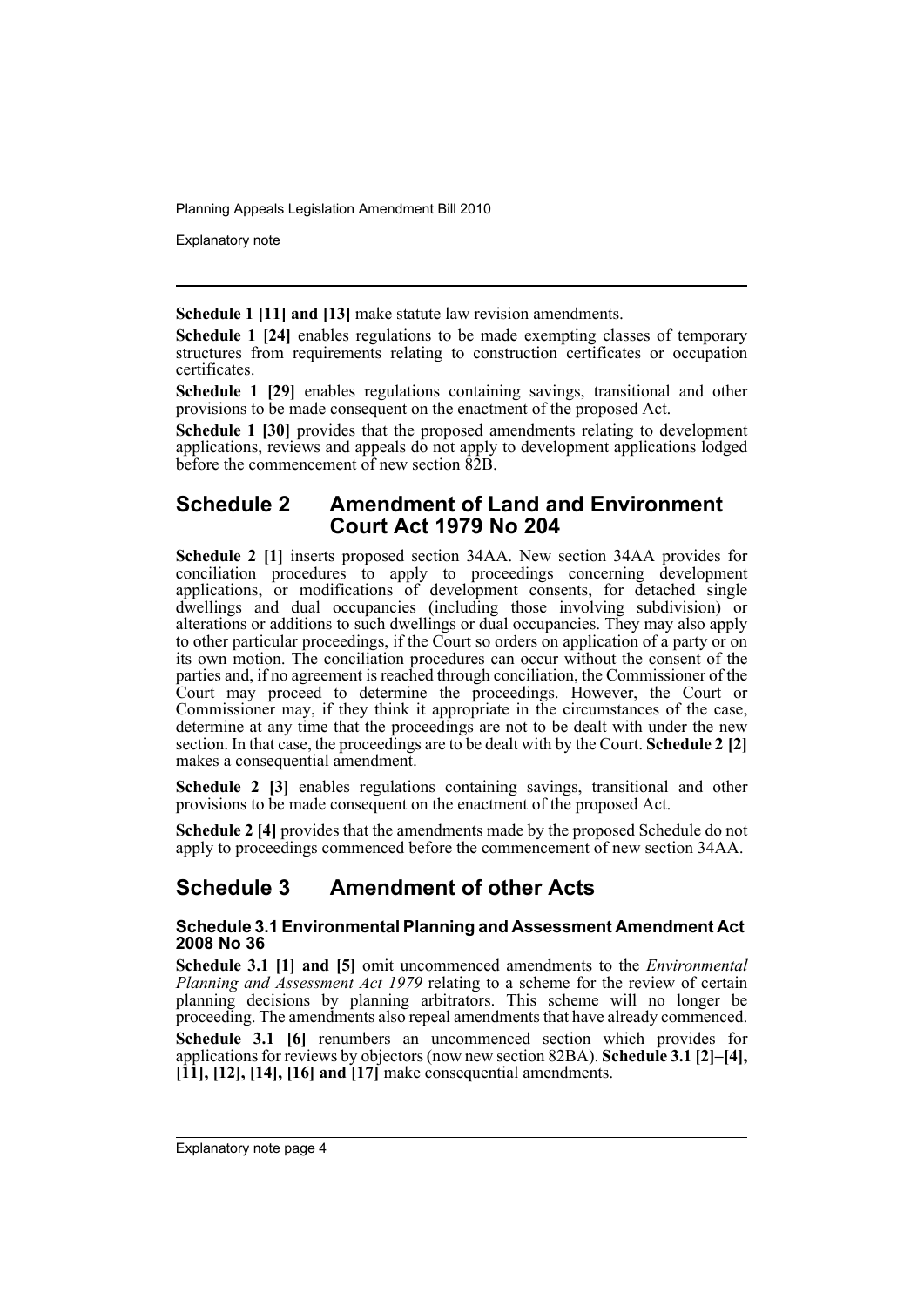Explanatory note

**Schedule 3.1 [7]** makes an amendment consequential on the repeal of the uncommenced amendments relating to planning arbitrators.

**Schedule 3.1 [8]** inserts in new section 82BA additional provisions providing for decisions, notice of applications and the joint hearing of review applications by different parties.

**Schedule 3.1 [9]** omits an uncommenced amendment that substituted provisions relating to appeals to the Court from decisions by consent authorities and reviewing bodies relating to development applications. The amendment substitutes new amendments that:

- (a) amend new section 82C (as inserted by **Schedule 1 [9]**), which contains general provisions about review applications, to take into account new section 82<sub>BA</sub>, and
- (b) amend new section 97A, which relates to giving notice of appeals to the Court and of rights to be heard at appeals, to include a reference to new section 82BA.

**Schedule 3.1 [10]** repeals uncommenced consequential amendments relating to the planning arbitrator scheme and other provisions relating to reviews and appeals that are repealed by the proposed Act.

**Schedule 3.1 [13]** provides that a consent to a development application is taken to be void if an appeal on a review application under new section  $\hat{82}BA$  is upheld.

**Schedule 3.1 [15]** omits an uncommenced amendment that inserts a reference to planning arbitrators in the *Ombudsman Act 1974* and uncommenced amendments to the *Environmental Planning and Assessment Regulation 2000*. That Regulation is currently being reviewed and necessary amendments will be included by way of amending regulation rather than statutory amendment.

### **Schedule 3.2 Independent Commission Against Corruption Act 1988 No 35**

The amendment omits references to planning arbitrators.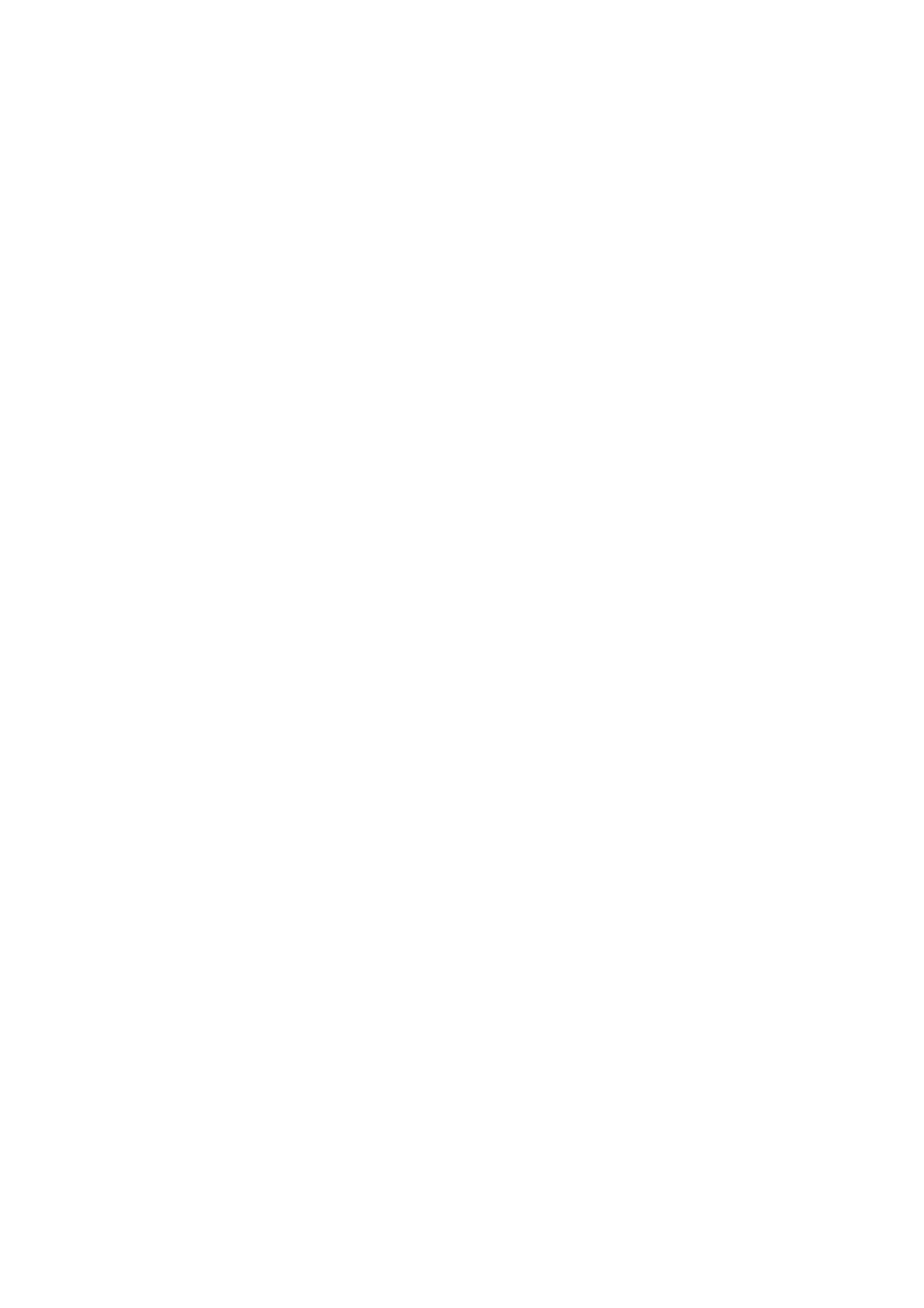First print



New South Wales

# **Planning Appeals Legislation Amendment Bill 2010**

## **Contents**

|            |                                                             | Page |
|------------|-------------------------------------------------------------|------|
| 1          | Name of Act                                                 |      |
|            | Commencement                                                | 2    |
| Schedule 1 | Amendment of Environmental Planning and Assessment          |      |
|            | Act 1979 No 203                                             | 3    |
|            | Schedule 2 Amendment of Land and Environment Court Act 1979 |      |
|            | No 204                                                      | 12   |
|            | Schedule 3 Amendment of other Acts                          | 14   |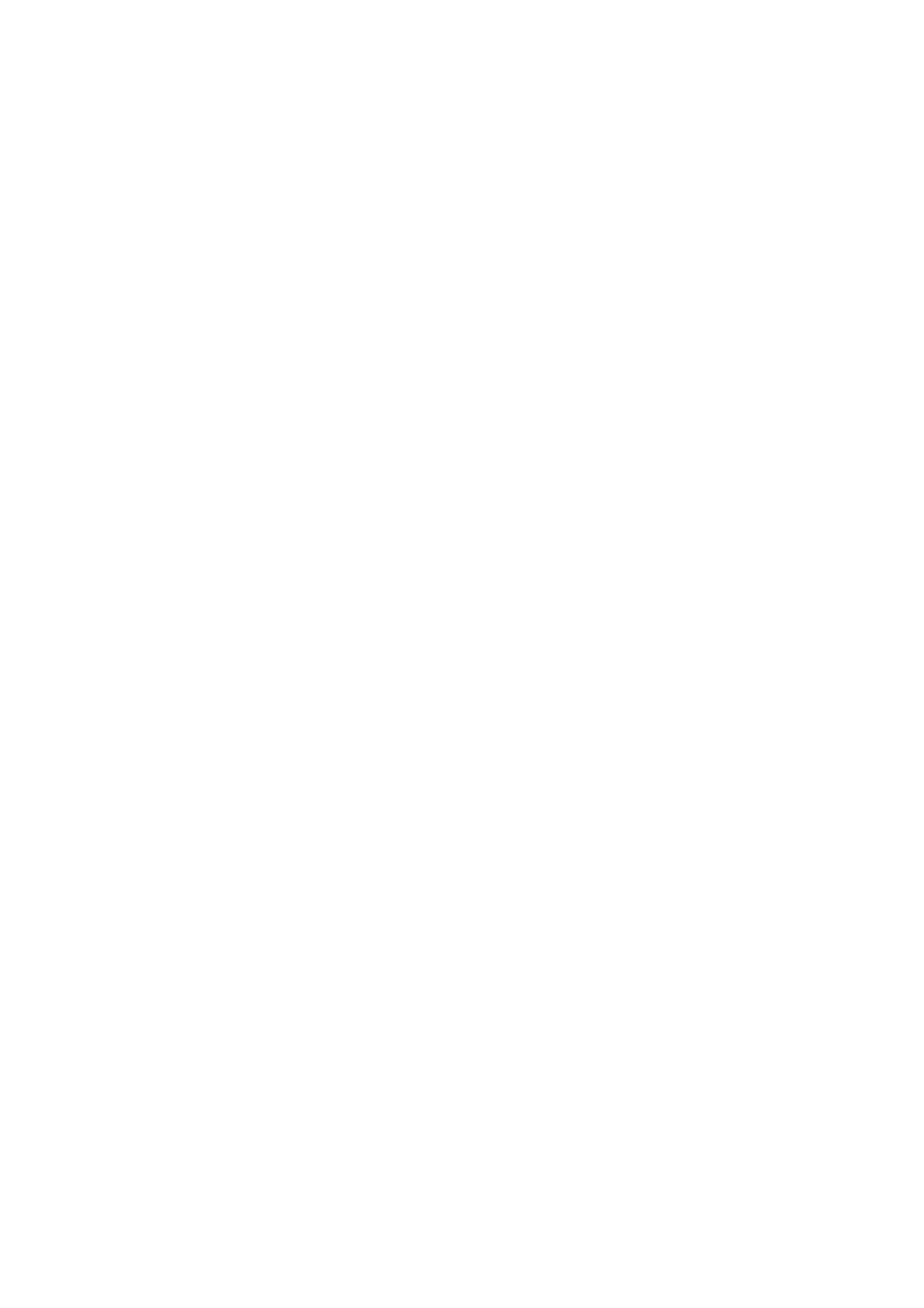

New South Wales

# **Planning Appeals Legislation Amendment Bill 2010**

No , 2010

## **A Bill for**

An Act to amend the *Environmental Planning and Assessment Act 1979*, the *Land and Environment Court Act 1979* and other legislation with respect to appeals and reviews relating to development applications; and for other purposes.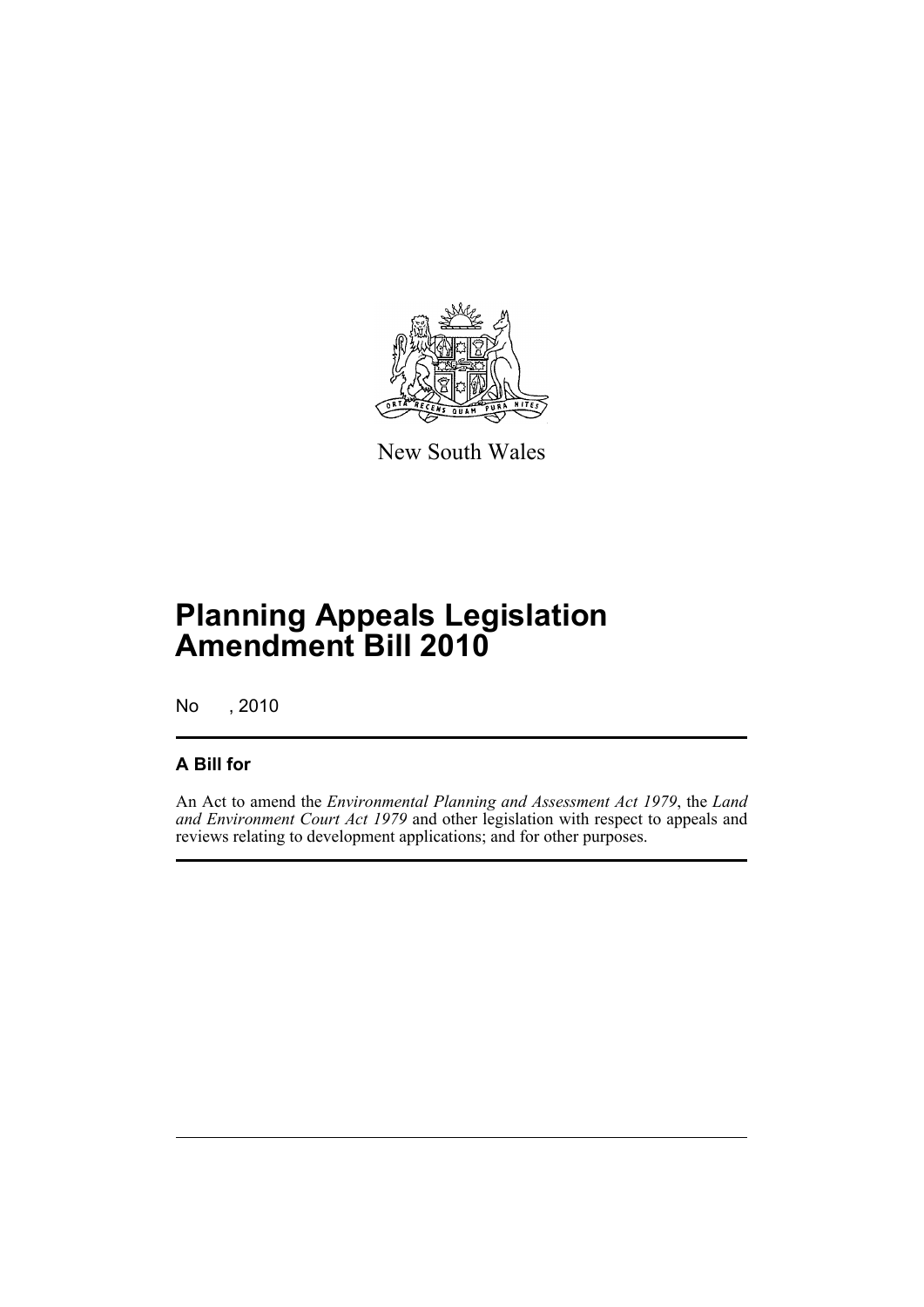<span id="page-9-1"></span><span id="page-9-0"></span>

| The Legislature of New South Wales enacts: |                                                                      |   |
|--------------------------------------------|----------------------------------------------------------------------|---|
|                                            | Name of Act                                                          | 2 |
|                                            | This Act is the Planning Appeals Legislation Amendment Act 2010.     | 3 |
|                                            | <b>Commencement</b>                                                  | 4 |
|                                            | This Act commences on a day or days to be appointed by proclamation. | 5 |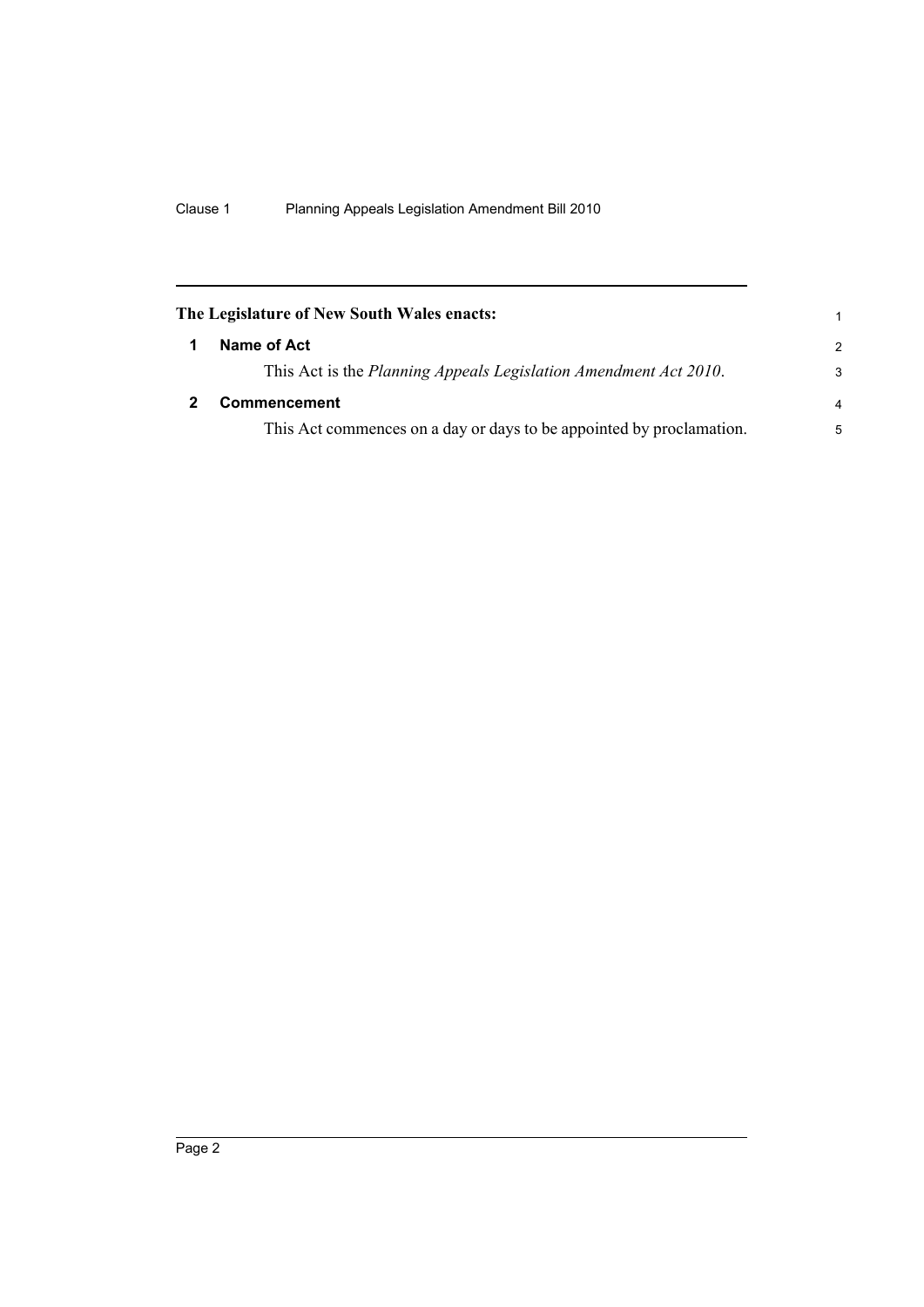Amendment of Environmental Planning and Assessment Act 1979 No 203 Schedule 1

## <span id="page-10-0"></span>**Schedule 1 Amendment of Environmental Planning and Assessment Act 1979 No 203**

| [1]                 | <b>Section 4 Definitions</b>                                                                                                                | 3              |
|---------------------|---------------------------------------------------------------------------------------------------------------------------------------------|----------------|
|                     | Insert "(or <i>regional panel</i> )" before "means" in the definition of <i>joint regional</i><br><i>planning panel</i> in section $4(1)$ . | 4<br>5         |
| [2]                 | Sections 23A, 88 (1) and 117C and clause 1 of Schedule 4                                                                                    | 6              |
|                     | Omit the definition of <i>regional panel</i> wherever occurring.                                                                            | $\overline{7}$ |
| [3]                 | Section 23N Obligations of councils to assist Commission and regional<br>panels                                                             | 8<br>9         |
|                     | Omit ", a regional panel or a planning arbitrator" wherever occurring in<br>section $23N(1)$ and $(2)$ .                                    | 10<br>11       |
|                     | Insert instead "or a regional panel".                                                                                                       | 12             |
| [4]                 | Section 23N (1) (a) and (b) and (3)                                                                                                         | 13             |
|                     | Omit ", panel's or arbitrator's" wherever occurring.                                                                                        | 14             |
|                     | Insert instead "or panel's".                                                                                                                | 15             |
| [5]                 | <b>Section 23N (2)</b>                                                                                                                      | 16             |
|                     | Omit "or to a review by the arbitrator of a matter for which the council is the<br>consent authority".                                      | 17<br>18       |
| [6]                 | Section 23N (3)                                                                                                                             | 19             |
|                     | Omit ", a planning arbitrator".                                                                                                             | 20             |
| $\lbrack 7 \rbrack$ | <b>Section 80A Imposition of conditions</b>                                                                                                 | 21             |
|                     | Omit "Division 7A or" from the note to section 80A (10D).                                                                                   | 22             |
|                     | Insert instead "this Division or Division".                                                                                                 | 23             |
| [8]                 | Section 82A Review of consent determination                                                                                                 | 24             |
|                     | Omit section 82A $(2)$ , $(3)$ , $(5)$ , $(7)$ – $(9)$ and $(11)$ . Insert instead:                                                         | 25             |
|                     | A council must, on a request made in accordance with this<br>(2)<br>section, conduct a review.                                              | 26<br>27       |

1 2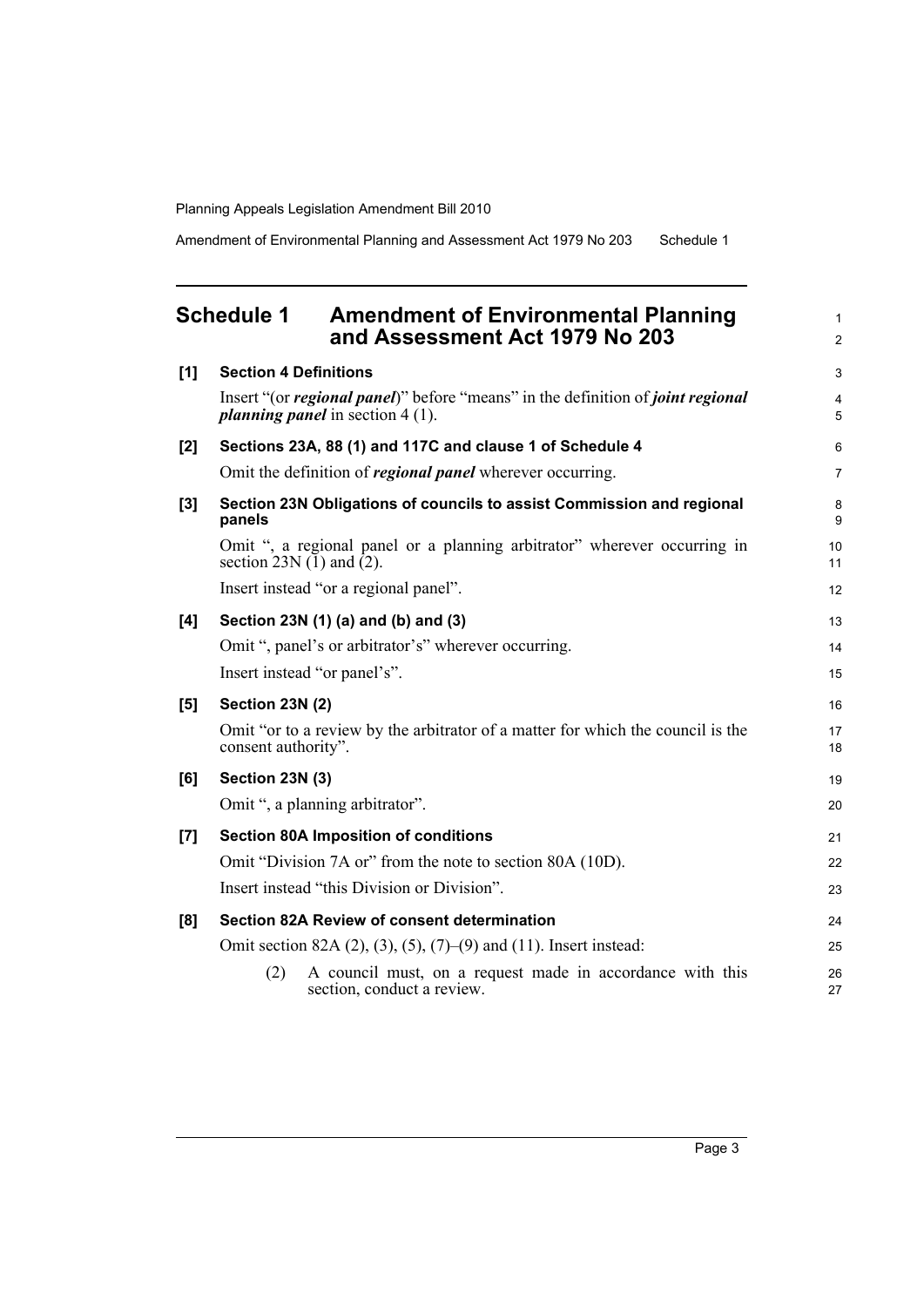Schedule 1 Amendment of Environmental Planning and Assessment Act 1979 No 203

| [9] | Sections 82B-82D |                                                   |                                                                                                                                                                                         |                          |  |
|-----|------------------|---------------------------------------------------|-----------------------------------------------------------------------------------------------------------------------------------------------------------------------------------------|--------------------------|--|
|     |                  | Insert after section 82A:                         |                                                                                                                                                                                         |                          |  |
|     | 82B              | Review where development application not accepted |                                                                                                                                                                                         |                          |  |
|     |                  | (1)                                               | <b>Application of section</b>                                                                                                                                                           | $\overline{4}$           |  |
|     |                  |                                                   | This section applies if a council as consent authority determines<br>that a development application is to be rejected and not<br>determined                                             | 5<br>6<br>$\overline{7}$ |  |
|     |                  | (2)                                               | Applications for council review                                                                                                                                                         | 8                        |  |
|     |                  |                                                   | The applicant may request a council to review the decision to<br>reject and not determine the application.                                                                              | 9<br>10                  |  |
|     |                  | (3)                                               | <b>Council must review decision</b>                                                                                                                                                     | 11                       |  |
|     |                  |                                                   | A council must, on a request made in accordance with this<br>section, conduct a review.                                                                                                 | 12<br>13                 |  |
|     |                  | (4)                                               | Persons who may conduct review                                                                                                                                                          | 14                       |  |
|     |                  |                                                   | The review must be conducted:                                                                                                                                                           | 15                       |  |
|     |                  |                                                   | if the decision was made by the council—by the council, or<br>(a)                                                                                                                       | 16                       |  |
|     |                  |                                                   | if the decision was made by a delegate of the council—by<br>(b)<br>the council or another delegate of the council who is not<br>subordinate to the delegate who made the determination. | 17<br>18<br>19           |  |
|     |                  | (5)                                               | Determination of council review                                                                                                                                                         | 20                       |  |
|     |                  |                                                   | As a consequence of the review, the council may confirm its<br>decision or proceed to consider the development application.                                                             | 21<br>22                 |  |
|     | <b>82C</b>       |                                                   | <b>Review procedures generally</b>                                                                                                                                                      | 23                       |  |
|     |                  | (1)                                               | This section and section 82D apply to a review held under<br>section 82A, 82B or 96AB by a reviewing body.                                                                              | 24<br>25                 |  |
|     |                  | (2)                                               | An application for a review must be made, the review must be<br>held and the review must be determined, within the relevant<br>periods (if any) prescribed by the regulations.          | 26<br>27<br>28           |  |
|     |                  | (3)                                               | The regulations may provide that a failure to determine an<br>application within a period prescribed by the regulations is taken<br>to be a decision refusing the application.          | 29<br>30<br>31           |  |
|     |                  | (4)                                               | The prescribed fee must be paid in connection with an application<br>for a review.                                                                                                      | 32<br>33                 |  |
|     |                  | (5)                                               | Before determining an application for a review (other than a<br>review under section $82\overline{A}$ , the reviewing body must notify the                                              | 34<br>35                 |  |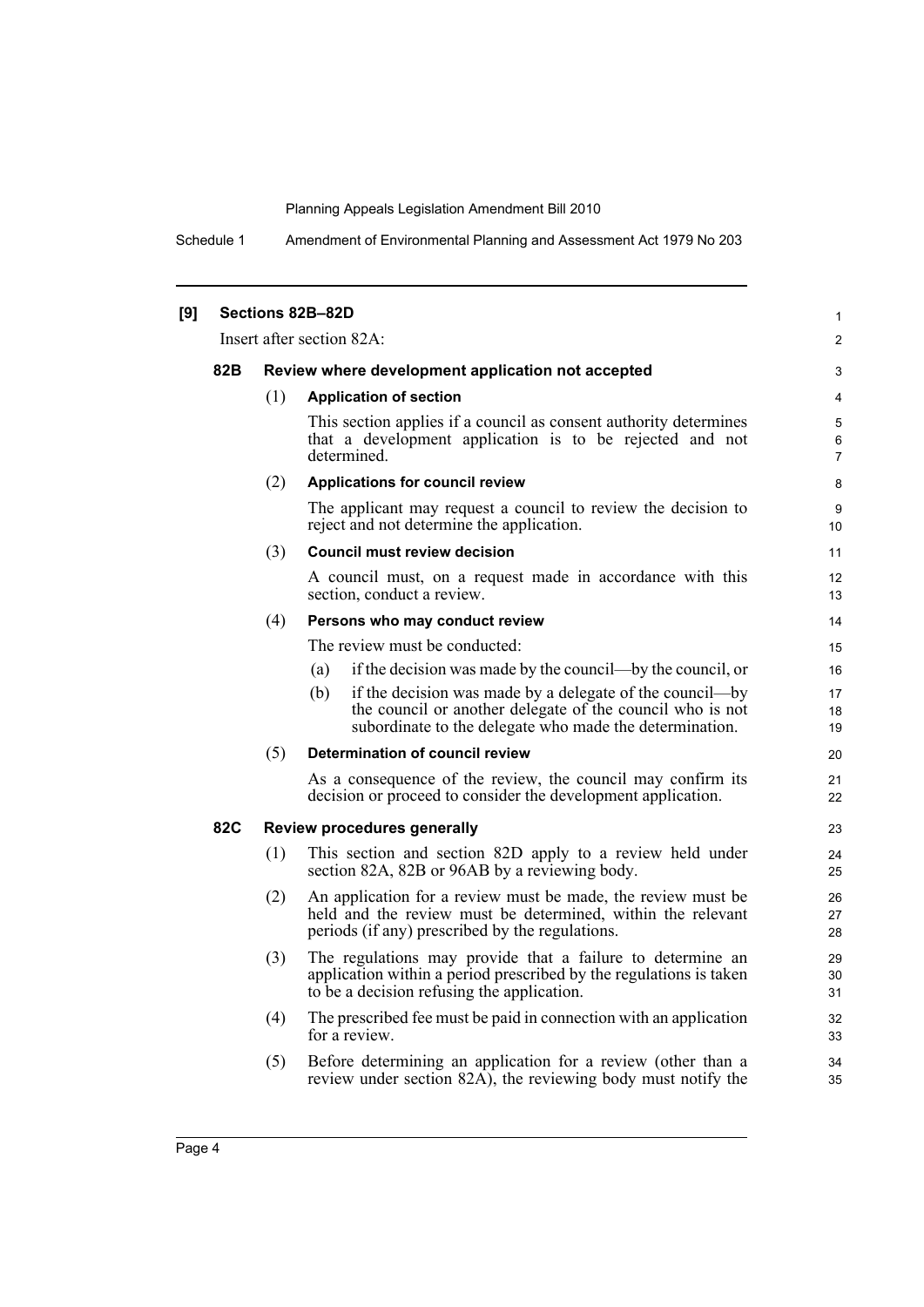request for review (if required to do so by the regulations) and must consider any submissions made concerning the application for review within any period prescribed by the regulations.

- (6) The reviewing body must, in accordance with the regulations, give notice of the result of its determination of an application for a review to the person who applied for the review.
- (7) A decision on an application for a review may not be further reviewed under the same section by the same reviewing body.
- (8) The regulations may make further provision with respect to review applications, the conduct of a review and the notification of review decisions.
- (9) In this Division: *reviewing body* means the council or the delegate of the council who conducts the review.

#### **82D Effect of review decisions**

- (1) For the purposes of determining an application for a review, a reviewing body has the same functions as the consent authority had, in relation to the original application or determination.
- (2) If the reviewing body determines under section 82B that a council should proceed to consider a development application, the development application that is the subject of the review is taken to have been lodged on the day on which that determination is made.
- (3) If the reviewing body changes a determination (other than a determination under section 82B), the changed determination replaces the earlier determination as from the date of review and the date of determination of the application is taken to be the date of the decision on the review.
- (4) If the reviewing body grants development consent, or varies the conditions of a development consent or otherwise modifies a development consent, the reviewing body must endorse on the notice issued under section 82C (6) the date from which the consent, or the consent as varied, operates.
- (5) A decision by a reviewing body in determining an application for a review is taken for all purposes to be the decision of the consent authority.
- (6) This section has effect even if the appointment of a reviewing body or a member of a reviewing body is subsequently found not to have been validly made.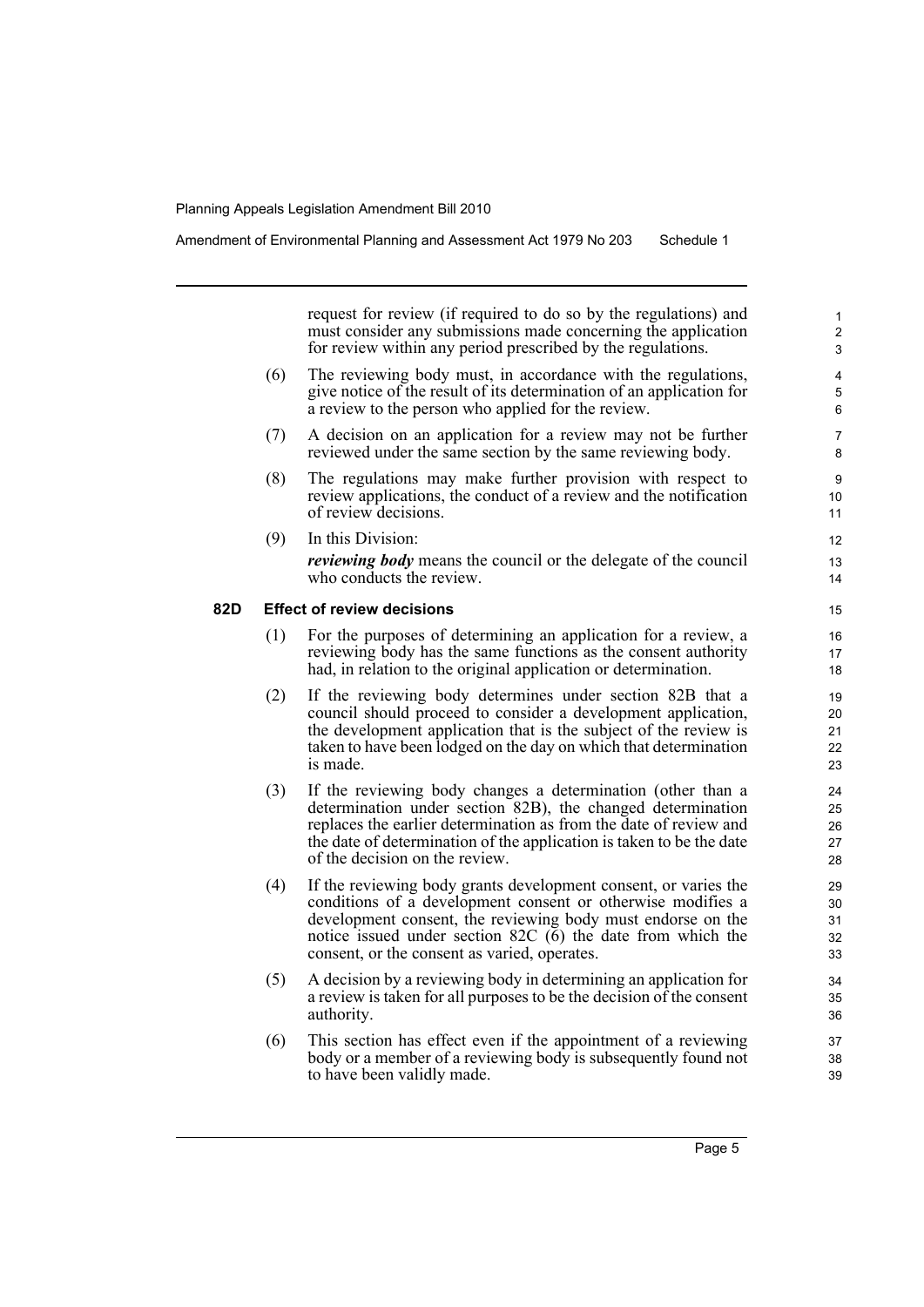Schedule 1 Amendment of Environmental Planning and Assessment Act 1979 No 203

| $[10]$ |                                                                     |                            | Section 83 Date from which consent operates                                                                                                                                   | 1              |  |  |  |
|--------|---------------------------------------------------------------------|----------------------------|-------------------------------------------------------------------------------------------------------------------------------------------------------------------------------|----------------|--|--|--|
|        | Omit "section 82A $(7)$ " from section 83 $(1)$ (a).                |                            |                                                                                                                                                                               |                |  |  |  |
|        | Insert instead "section 82D (4)".                                   |                            |                                                                                                                                                                               |                |  |  |  |
| $[11]$ | <b>Section 83 (2)</b>                                               |                            |                                                                                                                                                                               | 4              |  |  |  |
|        | Omit "section 97". Insert instead "section 97 (1)".                 |                            |                                                                                                                                                                               |                |  |  |  |
| $[12]$ |                                                                     | Section 83 (3) (a) and (b) |                                                                                                                                                                               |                |  |  |  |
|        |                                                                     |                            | Omit the paragraphs. Insert instead:                                                                                                                                          | $\overline{7}$ |  |  |  |
|        |                                                                     | (a)                        | development consent is refused on a review under<br>section 82A or an appeal under section 97, or                                                                             | 8<br>9         |  |  |  |
|        |                                                                     | (b)                        | the effect of a decision on an appeal under section 98 is that<br>development consent is refused.                                                                             | 10<br>11       |  |  |  |
| $[13]$ | <b>Section 83 (6)</b>                                               |                            |                                                                                                                                                                               | 12             |  |  |  |
|        | Omit the subsection.                                                |                            |                                                                                                                                                                               |                |  |  |  |
| $[14]$ | Section 96 Modification of consents-generally                       |                            |                                                                                                                                                                               |                |  |  |  |
|        | Omit " $(5)$ , $(6)$ and $(7)$ " from section 96 $(1)$ .            |                            |                                                                                                                                                                               |                |  |  |  |
|        | Insert instead $\degree$ (5) and (6), section 96AB and Division 8". |                            |                                                                                                                                                                               |                |  |  |  |
| $[15]$ | <b>Section 96 (6)</b>                                               |                            |                                                                                                                                                                               | 17             |  |  |  |
|        |                                                                     |                            | Omit section 96 (6) and (7). Insert instead:                                                                                                                                  | 18             |  |  |  |
|        | (6)                                                                 |                            | <b>Deemed refusals</b>                                                                                                                                                        | 19             |  |  |  |
|        |                                                                     |                            | The regulations may make provision for or with respect to the<br>following:                                                                                                   | 20<br>21       |  |  |  |
|        |                                                                     | (a)                        | the period after which a consent authority, that has not<br>determined an application under this section, is taken to<br>have determined the application by refusing consent, | 22<br>23<br>24 |  |  |  |
|        |                                                                     | (b)                        | the effect of any such deemed determination on the power<br>of a consent authority to determine any such application,                                                         | 25<br>26       |  |  |  |
|        |                                                                     | (c)                        | the effect of a subsequent determination on the power of a<br>consent authority on any appeal sought under this Act.                                                          | 27<br>28       |  |  |  |
|        |                                                                     |                            |                                                                                                                                                                               |                |  |  |  |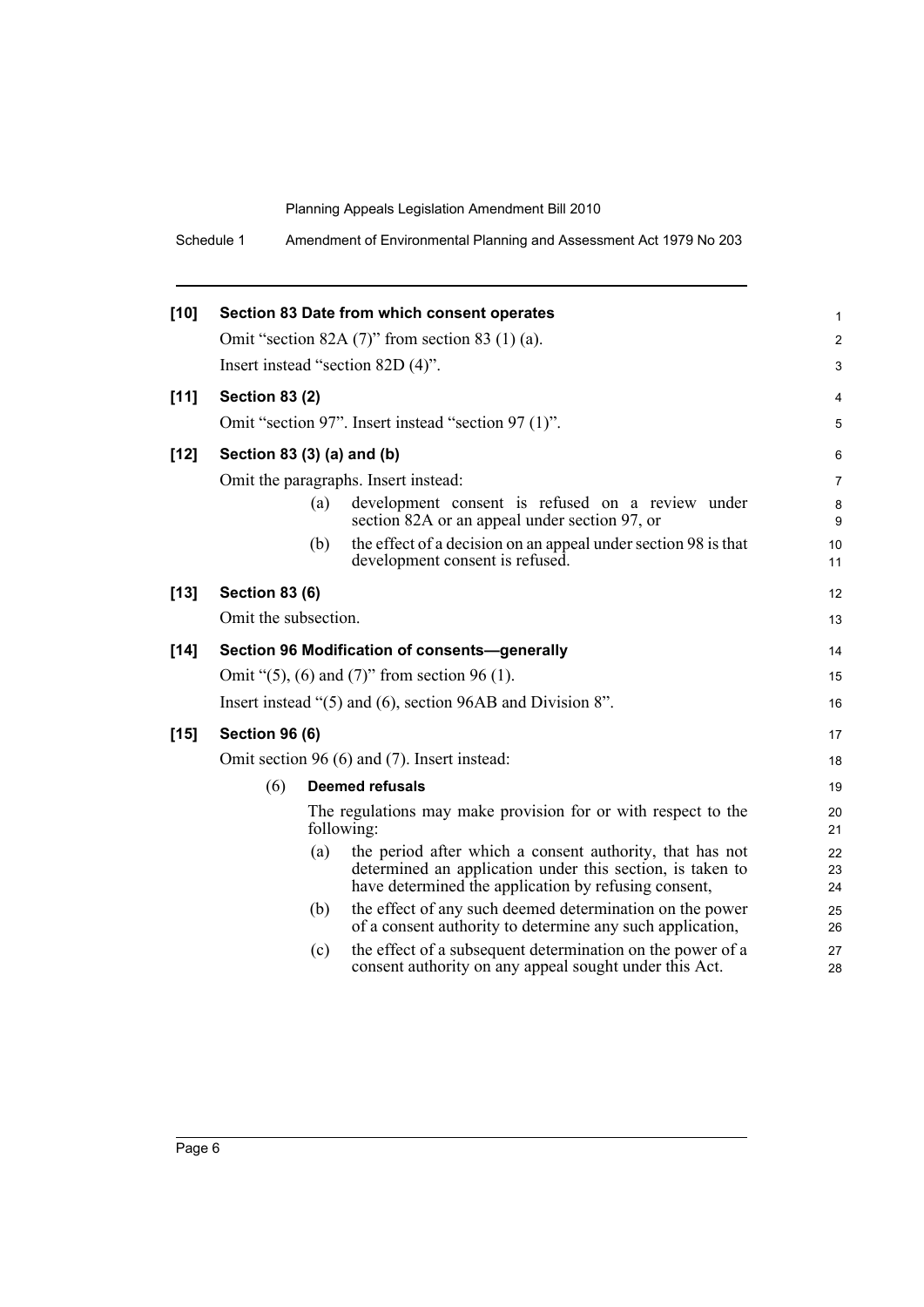Amendment of Environmental Planning and Assessment Act 1979 No 203 Schedule 1

| $[16]$ | Section 96AA Modification by consent authorities of consents granted<br>by Court |                     |                                                                                                                                                                                                                                | $\mathbf{1}$<br>$\overline{2}$ |  |  |
|--------|----------------------------------------------------------------------------------|---------------------|--------------------------------------------------------------------------------------------------------------------------------------------------------------------------------------------------------------------------------|--------------------------------|--|--|
|        |                                                                                  |                     | Omit section 96AA (3) and (4). Insert instead:                                                                                                                                                                                 | 3                              |  |  |
|        |                                                                                  | (3)                 | The regulations may make provision for or with respect to the<br>following:                                                                                                                                                    |                                |  |  |
|        |                                                                                  |                     | (a)<br>the period after which a consent authority, that has not<br>determined an application under this section, is taken to<br>have determined the application by refusing consent,                                           | 6<br>$\overline{7}$<br>8       |  |  |
|        |                                                                                  |                     | the effect of any such deemed determination on the power<br>(b)<br>of a consent authority to determine any such application,                                                                                                   | 9<br>10                        |  |  |
|        |                                                                                  |                     | the effect of a subsequent determination on the power of a<br>(c)<br>consent authority on any appeal sought under this Act.                                                                                                    | 11<br>12                       |  |  |
| $[17]$ |                                                                                  | <b>Section 96AB</b> |                                                                                                                                                                                                                                | 13                             |  |  |
|        |                                                                                  |                     | Insert after section 96AA:                                                                                                                                                                                                     | 14                             |  |  |
|        | 96AB<br>Review where modification application refused or conditions<br>imposed   |                     |                                                                                                                                                                                                                                |                                |  |  |
|        |                                                                                  | (1)                 | Applications for review of modification decisions                                                                                                                                                                              | 17                             |  |  |
|        |                                                                                  |                     | An applicant for the modification of a development consent for<br>which a council is the consent authority may request the council<br>to review a determination by the council under section 96 or<br>96AA of the application. | 18<br>19<br>20<br>21           |  |  |
|        |                                                                                  | (2)                 | <b>Council must review determination</b>                                                                                                                                                                                       | 22                             |  |  |
|        |                                                                                  |                     | A council must, on a request made in accordance with this<br>section, conduct a review.                                                                                                                                        | 23<br>24                       |  |  |
|        |                                                                                  | (3)                 | Persons who may conduct council review                                                                                                                                                                                         | 25                             |  |  |
|        |                                                                                  |                     | The review must be carried out by:                                                                                                                                                                                             | 26                             |  |  |
|        |                                                                                  |                     | if the determination was made by the council—the council,<br>(a)<br>$\alpha$                                                                                                                                                   | 27<br>28                       |  |  |
|        |                                                                                  |                     | if the determination was made by a delegate of the<br>(b)<br>council—by the council or another delegate of the council<br>who is not subordinate to the delegate who made the<br>determination.                                | 29<br>30<br>31<br>32           |  |  |
|        |                                                                                  | (4)                 | <b>Determination of review</b>                                                                                                                                                                                                 | 33                             |  |  |
|        |                                                                                  |                     | As a consequence of the review, the council may confirm or<br>change the determination.                                                                                                                                        | 34<br>35                       |  |  |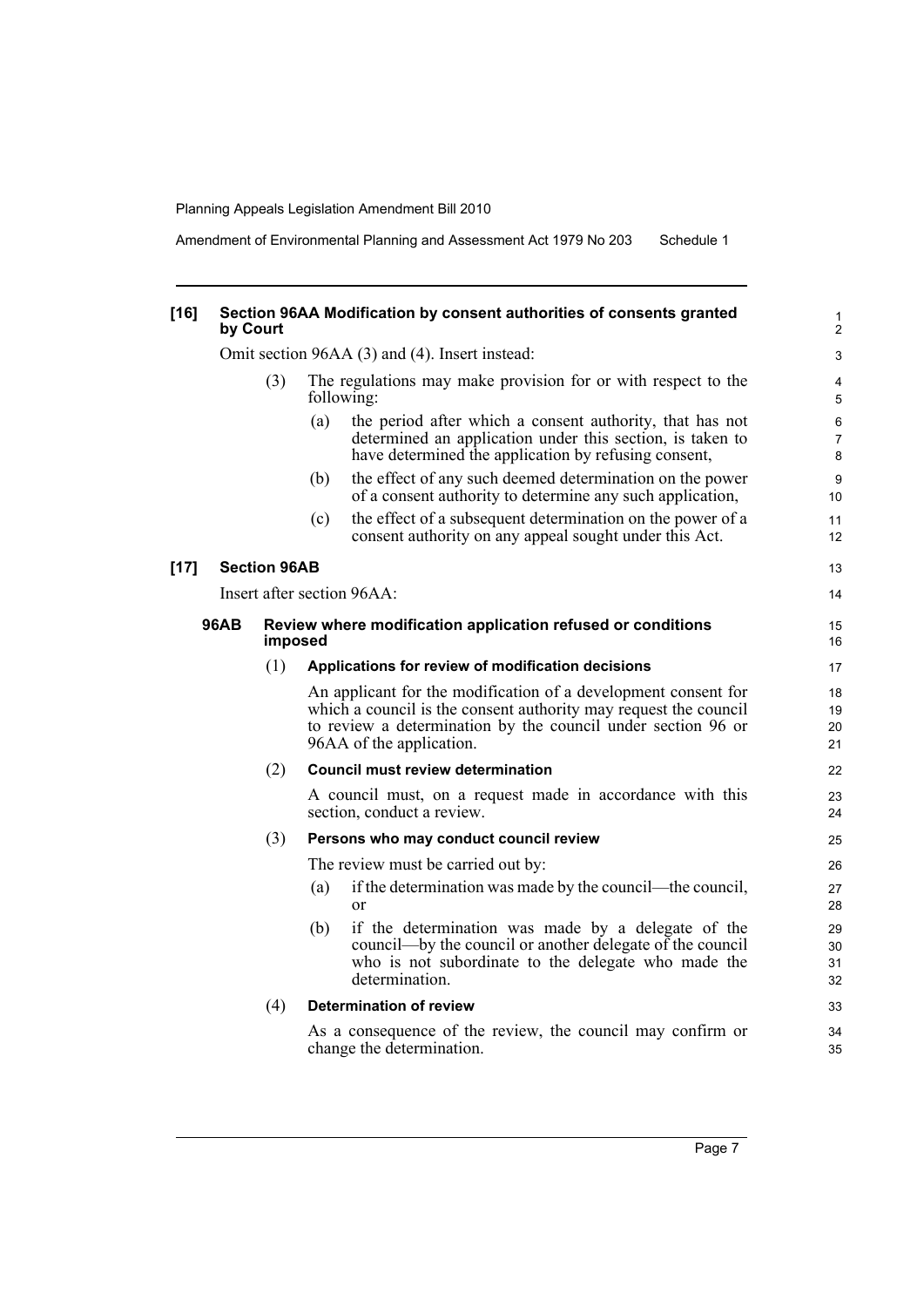Schedule 1 Amendment of Environmental Planning and Assessment Act 1979 No 203

|        | (5)                        |     | No review if appeal period expired or appeal made                                                                                                                                                                                                                                                          | 1                          |
|--------|----------------------------|-----|------------------------------------------------------------------------------------------------------------------------------------------------------------------------------------------------------------------------------------------------------------------------------------------------------------|----------------------------|
|        |                            |     | A determination cannot be reviewed:                                                                                                                                                                                                                                                                        | $\overline{\mathbf{c}}$    |
|        |                            | (a) | after the time limited for the making of an appeal under<br>section 97AA expires, if no such appeal is made against<br>the determination, or                                                                                                                                                               | 3<br>4<br>5                |
|        |                            | (b) | after an appeal under section 97AA against the<br>determination is disposed of by the Court, if such an appeal<br>is made against the determination.                                                                                                                                                       | 6<br>7<br>8                |
|        | (6)                        |     | <b>Withdrawal of appeals</b>                                                                                                                                                                                                                                                                               | 9                          |
|        |                            |     | If on a review the council modifies a development consent, the<br>council is entitled, with the consent of the applicant and without<br>prejudice to costs, to have an appeal made under section 97 in<br>respect of its determination withdrawn at any time prior to the<br>determination of that appeal. | 10<br>11<br>12<br>13<br>14 |
|        | (7)                        |     | Determinations not subject to review                                                                                                                                                                                                                                                                       | 15                         |
|        |                            |     | This section does not apply to the following determinations:                                                                                                                                                                                                                                               | 16                         |
|        |                            | (a) | a determination of an application to modify a complying<br>development certificate,                                                                                                                                                                                                                        | 17<br>18                   |
|        |                            | (b) | a determination in respect of designated development,                                                                                                                                                                                                                                                      | 19                         |
|        |                            | (c) | a determination in respect of integrated development,                                                                                                                                                                                                                                                      | 20                         |
|        |                            | (d) | a determination made by the council under section 89A in<br>respect of an application by the Crown,                                                                                                                                                                                                        | 21<br>22                   |
|        |                            | (e) | a determination that is taken to have been made because<br>the council has failed to determine an application.                                                                                                                                                                                             | 23<br>24                   |
|        |                            |     | Note. Sections 82C and 82D apply to a review under this section.                                                                                                                                                                                                                                           | 25                         |
| $[18]$ |                            |     | Section 97 Appeal by an applicant-development applications                                                                                                                                                                                                                                                 | 26                         |
|        |                            |     | Omit "12 months" wherever occurring in section 97 (1)–(3).                                                                                                                                                                                                                                                 | 27                         |
|        | Insert instead "6 months". |     |                                                                                                                                                                                                                                                                                                            | 28                         |
| [19]   | Section 97 (1) (a)         |     |                                                                                                                                                                                                                                                                                                            | 29                         |
|        |                            |     | Insert "or review" after "application".                                                                                                                                                                                                                                                                    | 30                         |
| [20]   | Section 97 (4) and (5)     |     |                                                                                                                                                                                                                                                                                                            | 31                         |
|        | Omit the subsections.      |     |                                                                                                                                                                                                                                                                                                            | 32                         |
|        |                            |     |                                                                                                                                                                                                                                                                                                            |                            |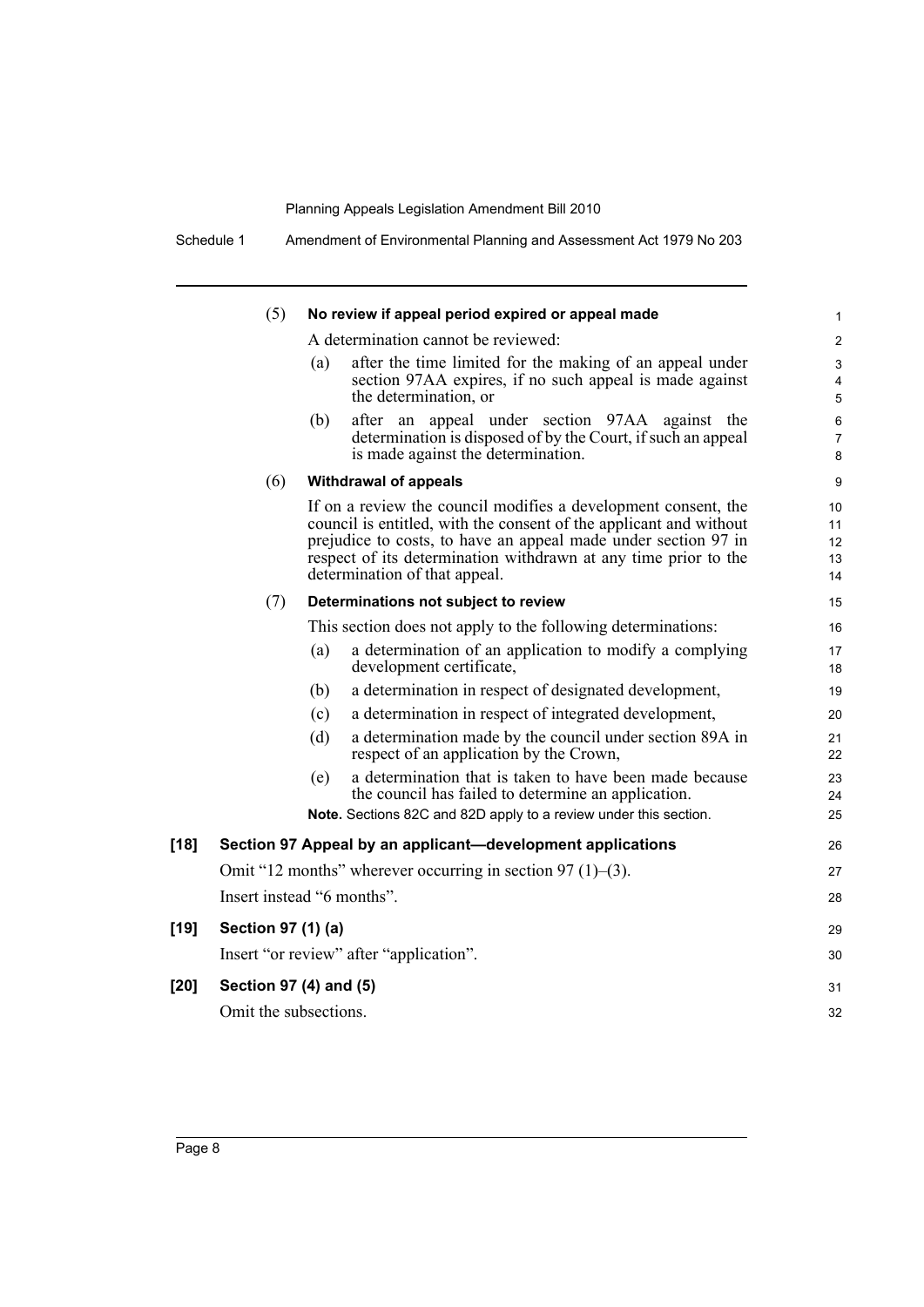Amendment of Environmental Planning and Assessment Act 1979 No 203 Schedule 1

|             | Insert after section 97: |                                                                                                                                                                                                                                                                                                                                   |
|-------------|--------------------------|-----------------------------------------------------------------------------------------------------------------------------------------------------------------------------------------------------------------------------------------------------------------------------------------------------------------------------------|
| <b>97AA</b> |                          | Appeal by applicant-modifications                                                                                                                                                                                                                                                                                                 |
|             |                          | An applicant who is dissatisfied with the determination of a<br>consent authority with respect to the applicant's application<br>under section 96 or 96AA (including a determination on a review<br>under section 96AB) may appeal to the Court within 6 months<br>after:                                                         |
|             | (a)                      | the date on which the applicant received notice, given in<br>accordance with the regulations, of the determination of<br>that application or, if an application for review under<br>section 96AB has been decided, the date on which the<br>applicant received notice, in accordance with the<br>regulations, of the decision, or |
|             | (b)                      | the date on which the applicant's application is taken to<br>have been determined in accordance with regulations<br>made under section 82C (3), 96 (6) or 96AA (3).                                                                                                                                                               |
| 97A         |                          | Notice of appeals to be given and right to be heard                                                                                                                                                                                                                                                                               |
|             | (1)                      | The consent authority must give notice of an appeal under<br>section 97, 97AA or 98:                                                                                                                                                                                                                                              |
|             | (a)                      | to an objector, in the case of an appeal concerning a<br>development application in respect of which the objector<br>may appeal under section 98, or                                                                                                                                                                              |
|             | (b)                      | to the relevant Minister or public authority, in the case of<br>an appeal concerning a development application in relation<br>to which the concurrence of a Minister or public authority<br>is required under this Act, or                                                                                                        |
|             |                          | to the relevant approval body (within the meaning of<br>(c)<br>Division 5), in the case of a development application to<br>carry out integrated development that involves the<br>approval body.                                                                                                                                   |
|             | (2)                      | A council must give notice to a regional panel of any appeal<br>under section 97, 97AA or 98 in respect of a determination made<br>by the panel or that may be reviewed by the panel under this Act.                                                                                                                              |
|             | (3)                      | A council must give notice to the Planning Assessment<br>Commission of any appeal under section 97, 97AA or 98 in<br>respect of a determination made by the Commission or that may<br>be reviewed by the Commission under this Act.                                                                                               |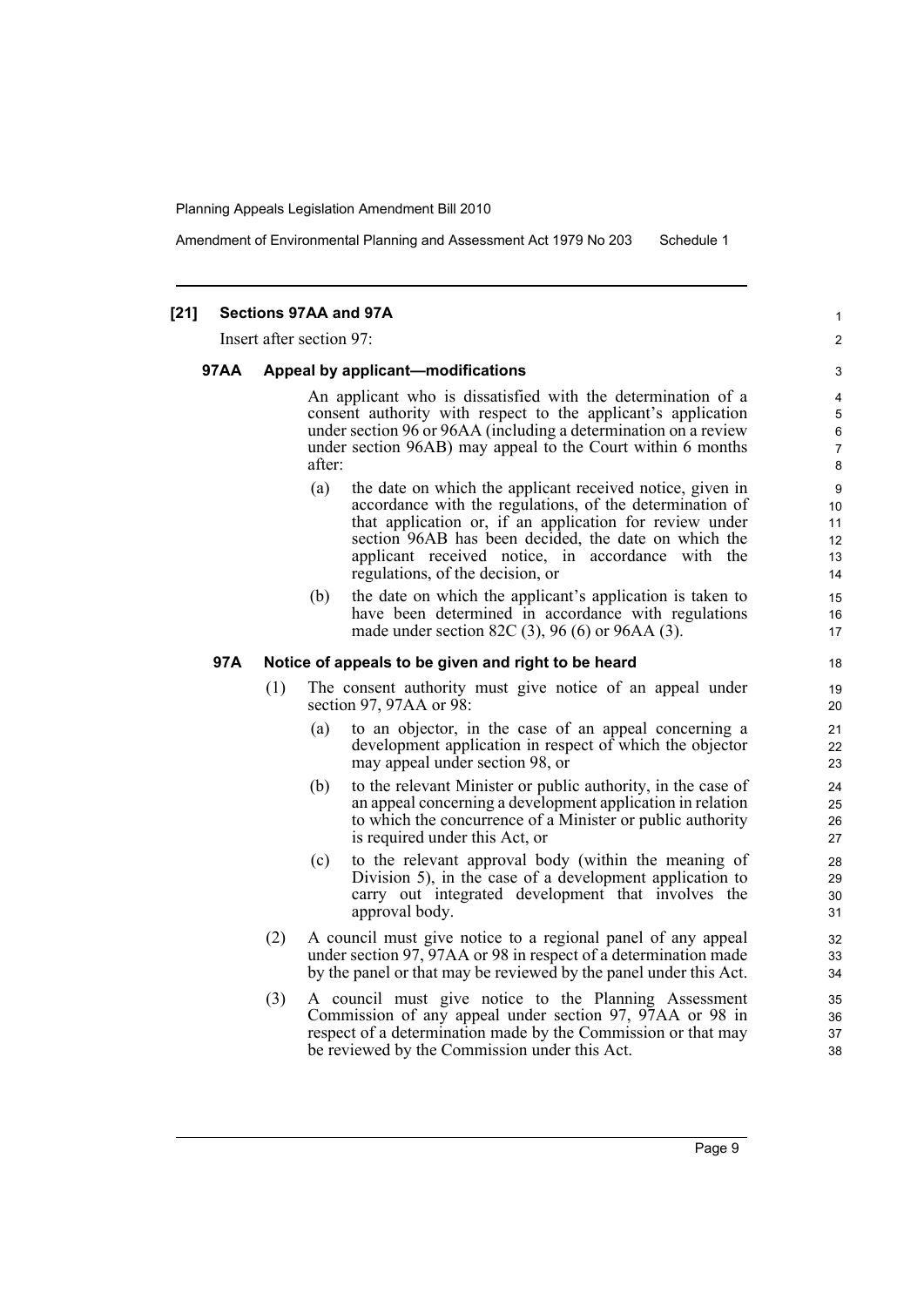Schedule 1 Amendment of Environmental Planning and Assessment Act 1979 No 203

|        | (4)                   | A person or body who is given notice of an appeal under this<br>section is, on application made to the Court in accordance with<br>rules of court within 28 days after the date of the notice, entitled<br>to be heard at the hearing of the appeal as if the person or body<br>were a party to the appeal. |
|--------|-----------------------|-------------------------------------------------------------------------------------------------------------------------------------------------------------------------------------------------------------------------------------------------------------------------------------------------------------|
| $[22]$ |                       | Section 97B Costs payable if amended development application filed                                                                                                                                                                                                                                          |
|        |                       | Omit section 97B (2). Insert instead:                                                                                                                                                                                                                                                                       |
|        | (2)                   | In any proceedings to which this section applies, the Court must<br>make an order for the payment by the applicant of those costs of<br>the consent authority that are thrown away as a result of<br>amending the development application.                                                                  |
| $[23]$ |                       | Section 98 Appeal by an objector                                                                                                                                                                                                                                                                            |
|        | Omit section 98 (3).  |                                                                                                                                                                                                                                                                                                             |
| $[24]$ |                       | Section 109Q Regulations under Part 4A                                                                                                                                                                                                                                                                      |
|        |                       | Insert after section $109Q(1)$ (e):                                                                                                                                                                                                                                                                         |
|        |                       | (f)<br>exempting classes of<br>temporary<br>structures<br>from<br>requirements relating to construction certificates<br><sub>or</sub><br>occupation certificates.                                                                                                                                           |
| $[25]$ |                       | Section 118 Appointment of planning administrator, planning<br>assessment panel or regional panel                                                                                                                                                                                                           |
|        |                       | Omit ", a joint regional planning panel or a planning arbitrator" from<br>paragraph $(d)$ of the definition of <i>failure to comply with obligations under the</i><br><i>planning legislation</i> in section $118(12)$ .                                                                                    |
|        |                       | Insert instead "or a regional panel".                                                                                                                                                                                                                                                                       |
| $[26]$ |                       | Section 158 Exclusion of personal liability                                                                                                                                                                                                                                                                 |
|        | Omit section 158 (e). |                                                                                                                                                                                                                                                                                                             |
| $[27]$ | Section 158 (f)       |                                                                                                                                                                                                                                                                                                             |
|        |                       | Omit " $(a)$ - $(e)$ ". Insert instead " $(a)$ - $(d)$ ".                                                                                                                                                                                                                                                   |
| $[28]$ | <b>Section 158</b>    |                                                                                                                                                                                                                                                                                                             |
|        |                       | Omit ", a planning arbitrator".                                                                                                                                                                                                                                                                             |
| $[29]$ |                       | Schedule 6 Savings, transitional and other provisions                                                                                                                                                                                                                                                       |
|        |                       | Insert at the end of clause $1(1)$ :                                                                                                                                                                                                                                                                        |
|        |                       | Planning Appeals Legislation Amendment Act 2010                                                                                                                                                                                                                                                             |
|        |                       |                                                                                                                                                                                                                                                                                                             |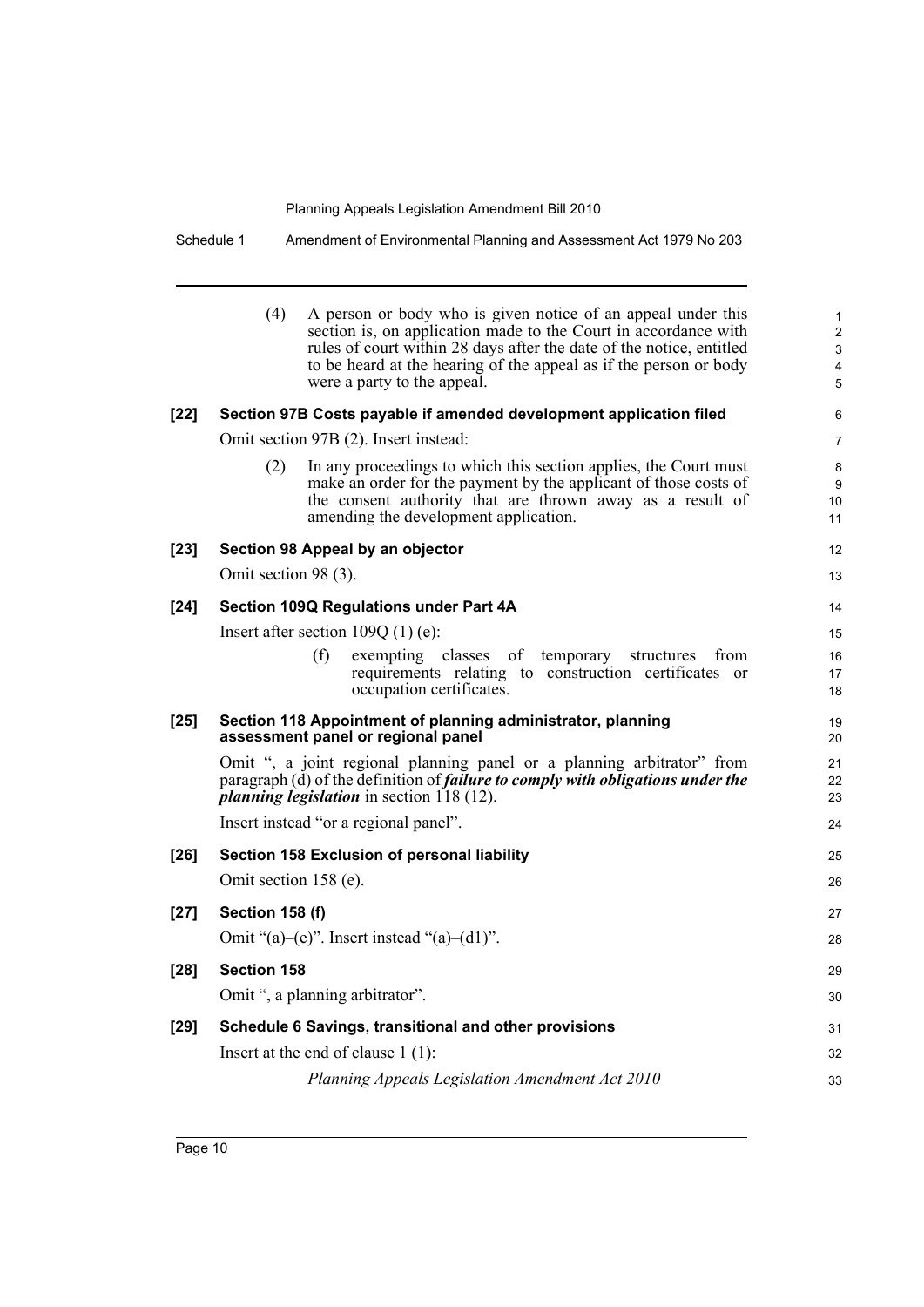Amendment of Environmental Planning and Assessment Act 1979 No 203 Schedule 1

### **[30] Schedule 6**

Insert at the end of the Schedule with appropriate Part and clause numbering:

### **Part Planning Appeals Legislation Amendment Act 2010**

### **Review and appeal changes**

The amendments made to Part 4 of the Act by the *Planning Appeals Legislation Amendment Act 2010* do not apply to or in respect of a development application lodged with a consent authority before the commencement of section 82B (as inserted by that amending Act).

10

1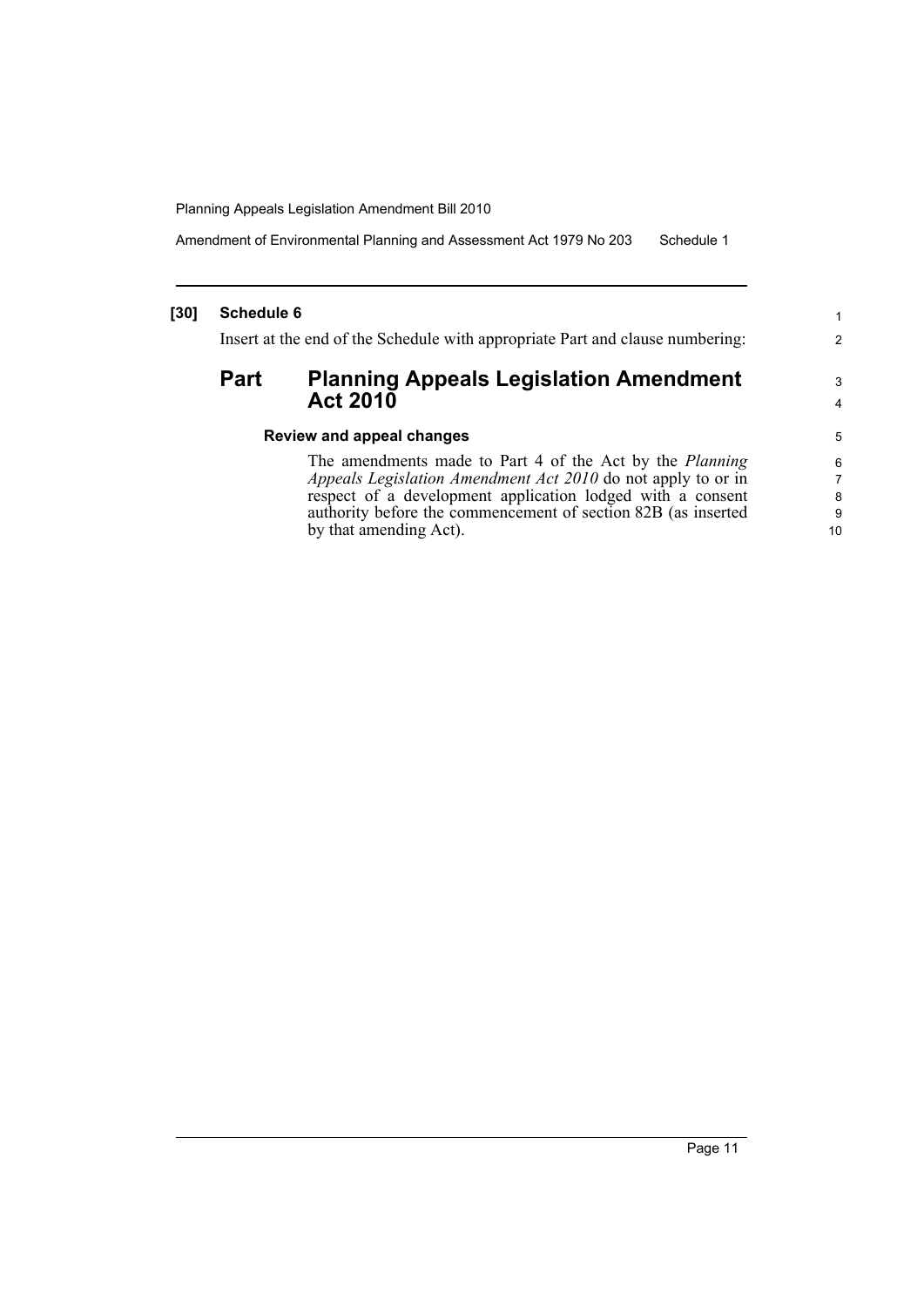Schedule 2 Amendment of Land and Environment Court Act 1979 No 204

### <span id="page-19-0"></span>**Schedule 2 Amendment of Land and Environment Court Act 1979 No 204**

#### **[1] Section 34AA**

Insert after section 34:

#### **34AA Mandatory conciliation and arbitration**

- (1) This section applies to the following proceedings pending in Class 1 of the Court's jurisdiction relating to appeals, objections and applications under section 97 or 97AA of the *Environmental Planning and Assessment Act 1979*:
	- (a) proceedings concerning development applications, or modifications to development consents, for:
		- (i) development for the purposes of detached single dwellings and dual occupancies (including subdivisions), or alterations or additions to such dwellings or dual occupancies, or

1  $\mathfrak{p}$ 

 $\overline{a}$ 4

- (ii) development of a kind prescribed by the regulations,
- (b) particular proceedings that the Court orders, on the application of a party to the proceedings or of its own motion, to be dealt with under this section.
- (2) Section 34 applies to the proceedings with the following modifications:
	- (a) the Court must arrange a conciliation conference between the parties and their representatives with or without their consent,

**Note.** The Commissioner has the discretion to determine the place (including an on-site hearing) fixed for the conciliation conference.

- (b) if no agreement of a kind referred to in section 34 (3) is reached, the Commissioner who presides over the conciliation conference must terminate the conciliation conference and, subject to this section, dispose of the proceedings:
	- (i) following a hearing held forthwith, or
	- (ii) if the parties consent, on the basis of what has occurred at the conciliation conference.
- (3) The Court or the Commissioner may at any time, if the Court or Commissioner thinks it appropriate in the circumstances of the case, determine that proceedings are not to be dealt with or are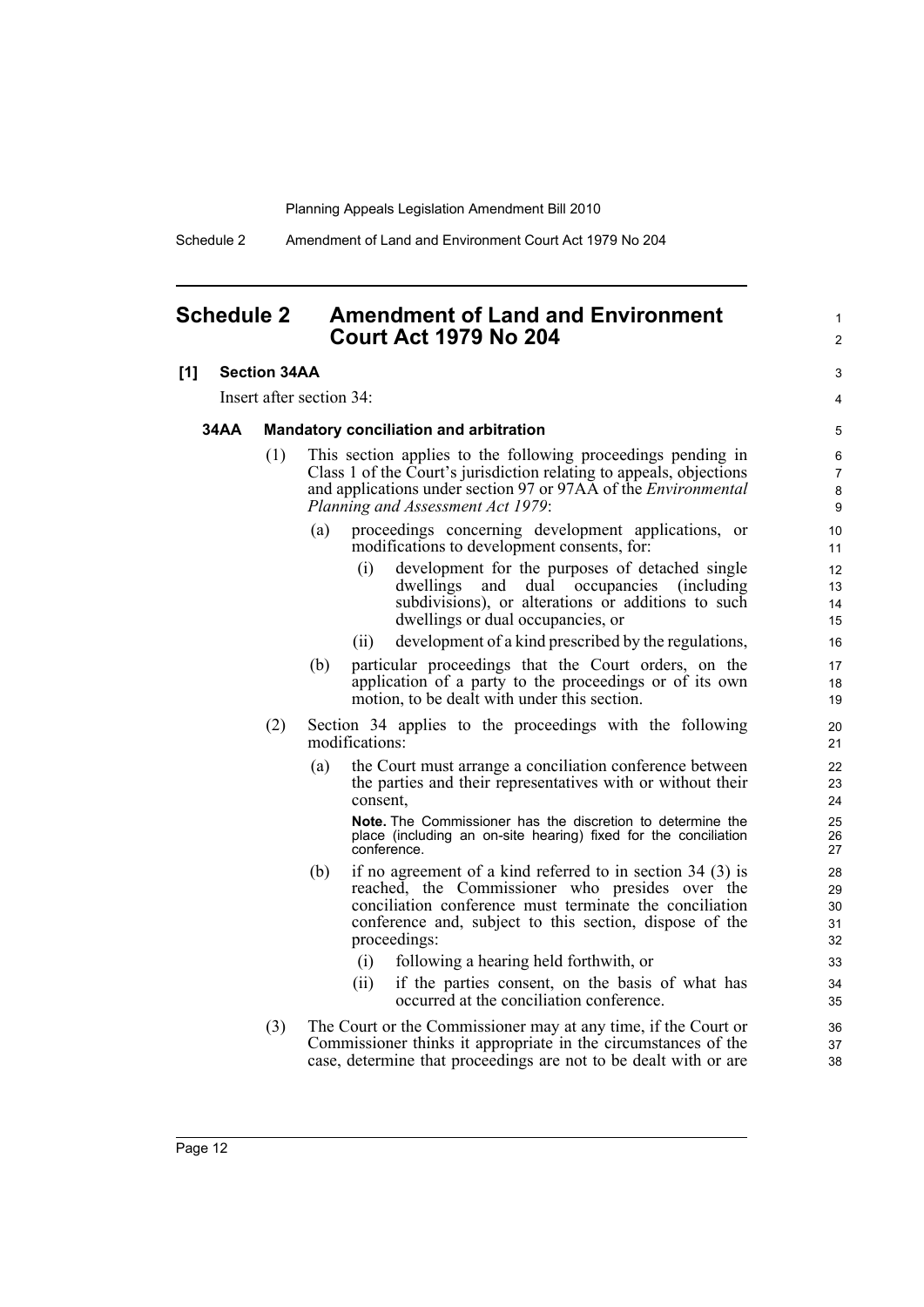#### Amendment of Land and Environment Court Act 1979 No 204 Schedule 2

not to continue to be dealt with under subsection (2). A determination may be made on the motion of the Court or Commissioner or on application by the parties. (4) If the Court or Commissioner determines that proceedings are not to be dealt with or are not to continue to be dealt with under subsection (2), the proceedings are to be dealt with under section 34C. **[2] Section 34A Proceedings to which on-site hearing procedures apply** Insert after section 34A (1): (1A) This section does not apply to proceedings to which section 34AA applies. **[3] Schedule 3 Savings, transitional and other provisions** Insert at the end of clause 1A (1): *Planning Appeals Legislation Amendment Act 2010* **[4] Schedule 3, clause 10** Insert after clause 9: **10 Provisions consequent on enactment of Planning Appeals Legislation Amendment Act 2010** Section 34AA as inserted by, and the amendment to section 34A made by, the *Planning Appeals Legislation Amendment Act 2010* do not apply to proceedings commenced in the Court (but not determined) before the commencement of section 34AA. 1 2 3 4 5 6 7 8 9 10 11 12 13 14 15 16 17 18 19 20 21 22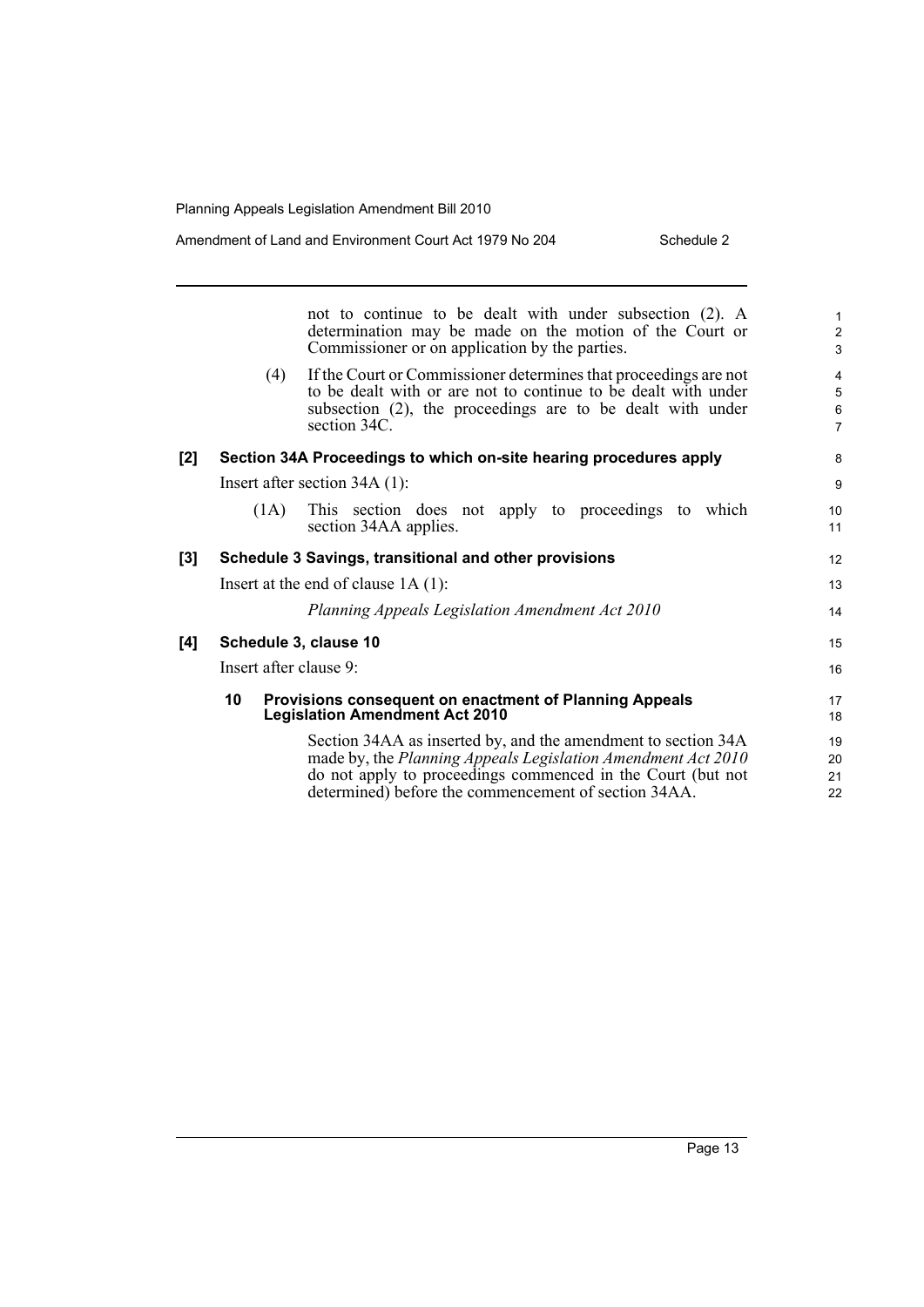<span id="page-21-0"></span>

|       | <b>Schedule 3</b>                                                                                                                                | <b>Amendment of other Acts</b>                                                                                                                                                                                                                                                                               | $\mathbf{1}$               |  |  |  |
|-------|--------------------------------------------------------------------------------------------------------------------------------------------------|--------------------------------------------------------------------------------------------------------------------------------------------------------------------------------------------------------------------------------------------------------------------------------------------------------------|----------------------------|--|--|--|
| 3.1   | 2008 No 36                                                                                                                                       | <b>Environmental Planning and Assessment Amendment Act</b>                                                                                                                                                                                                                                                   | 2<br>3                     |  |  |  |
| [1]   | <b>Assessment Act 1979</b>                                                                                                                       | Schedule 2.1 Principal amendments to Environmental Planning and                                                                                                                                                                                                                                              | $\overline{4}$<br>5        |  |  |  |
|       |                                                                                                                                                  | Omit items [3], [13], [20], [27] and [32]–[35].                                                                                                                                                                                                                                                              | 6                          |  |  |  |
| [2]   |                                                                                                                                                  | Schedule 2.1, items [18], [19] and [38]                                                                                                                                                                                                                                                                      | $\overline{7}$             |  |  |  |
|       |                                                                                                                                                  | Omit "section 96E" wherever occurring. Insert instead "section 82BA".                                                                                                                                                                                                                                        | 8                          |  |  |  |
| $[3]$ |                                                                                                                                                  | Schedule 2.1, item [36]                                                                                                                                                                                                                                                                                      | 9                          |  |  |  |
|       |                                                                                                                                                  | Omit "Part 4, Division 7A". Insert instead "Section 82BA".                                                                                                                                                                                                                                                   | 10                         |  |  |  |
| [4]   |                                                                                                                                                  | Schedule 2.1, item [36]                                                                                                                                                                                                                                                                                      | 11                         |  |  |  |
|       |                                                                                                                                                  | Omit "Insert after Division 7 of Part 4".                                                                                                                                                                                                                                                                    | 12                         |  |  |  |
|       |                                                                                                                                                  | Insert instead "Insert after section 82B".                                                                                                                                                                                                                                                                   | 13                         |  |  |  |
| [5]   | Schedule 2.1, item [36]                                                                                                                          |                                                                                                                                                                                                                                                                                                              |                            |  |  |  |
|       | Omit all matter relating to proposed Division 7A of Part 4 (including the<br>heading to the proposed Division), other than proposed section 96E. |                                                                                                                                                                                                                                                                                                              |                            |  |  |  |
| [6]   | Schedule 2.1, item [36]<br>17                                                                                                                    |                                                                                                                                                                                                                                                                                                              |                            |  |  |  |
|       | Renumber proposed section 96E as section 82BA.<br>18                                                                                             |                                                                                                                                                                                                                                                                                                              |                            |  |  |  |
| [7]   |                                                                                                                                                  | Schedule 2.1, item [36]                                                                                                                                                                                                                                                                                      | 19                         |  |  |  |
|       |                                                                                                                                                  | Omit "planning arbitrator matters or to" from proposed section 82BA (10) (as<br>renumbered by item [6]).                                                                                                                                                                                                     | 20<br>21                   |  |  |  |
| [8]   |                                                                                                                                                  | Schedule 2.1, item [36]                                                                                                                                                                                                                                                                                      | 22                         |  |  |  |
|       |                                                                                                                                                  | Insert at the end of proposed section 82BA (as renumbered by item [6]):                                                                                                                                                                                                                                      | 23                         |  |  |  |
|       | (11)                                                                                                                                             | As a consequence of a review, the reviewing body may confirm<br>or change the determination.                                                                                                                                                                                                                 | 24<br>25                   |  |  |  |
|       | (12)                                                                                                                                             | If an application for a review is made under section 82A and this<br>section, the applications are to be dealt with together and<br>determined by the reviewing body. A council may not determine<br>an application for a review if an application concerning the same<br>matter is made under this section. | 26<br>27<br>28<br>29<br>30 |  |  |  |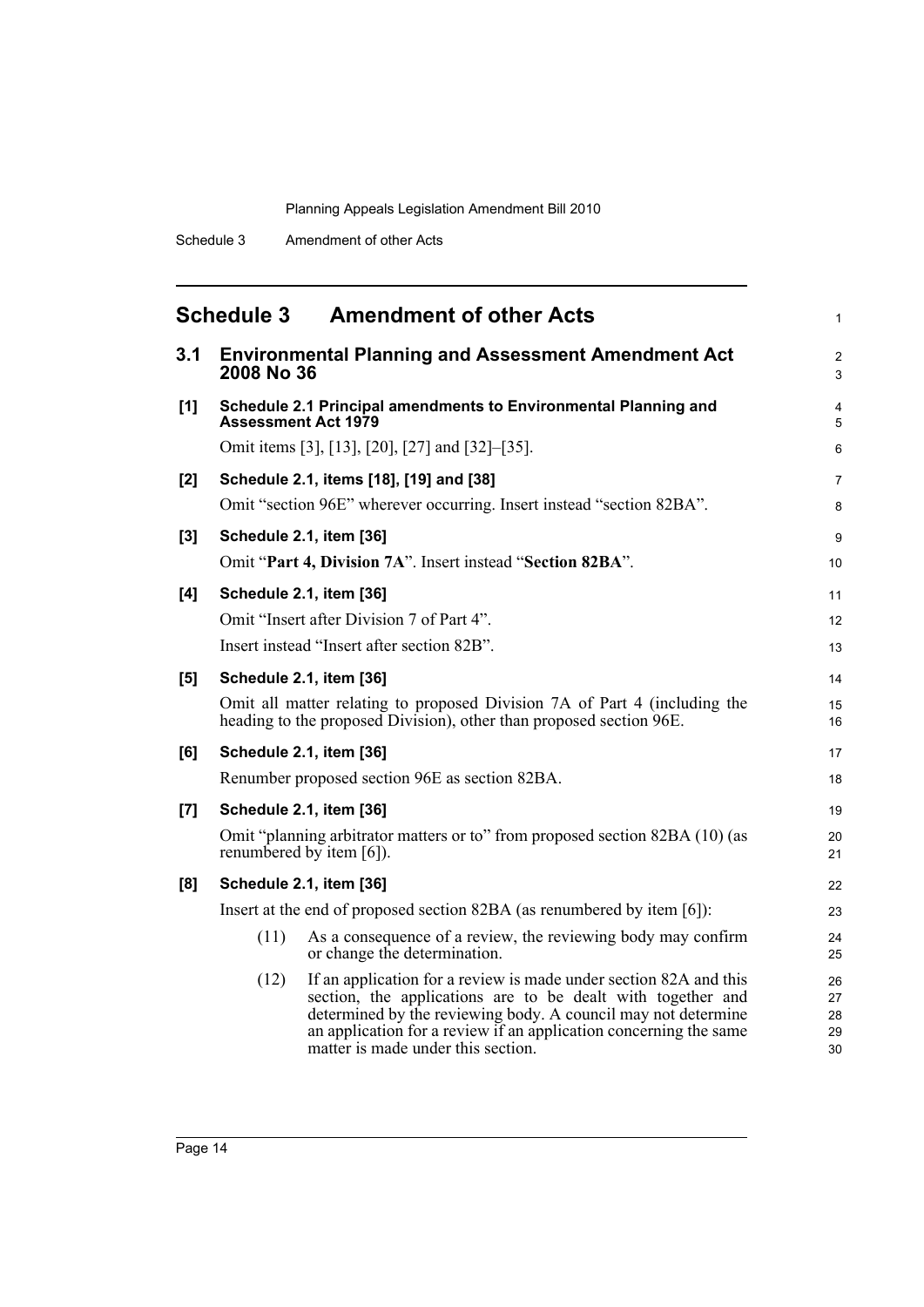Amendment of other Acts Schedule 3

|        | (13) |                                 |     | The regulations may make provision with respect to the<br>notification of applications made under this section. | $\mathbf{1}$<br>2 |
|--------|------|---------------------------------|-----|-----------------------------------------------------------------------------------------------------------------|-------------------|
|        | (14) | In this section:                |     |                                                                                                                 | 3                 |
|        |      |                                 |     | <i>applicable regional panel</i> means the regional panel for the part                                          | 4                 |
|        |      |                                 |     | of the State in which the development is proposed to be carried                                                 | 5                 |
|        |      | out.                            |     |                                                                                                                 | 6                 |
| [9]    |      | Schedule 2.1, items [37]-[37C]  |     |                                                                                                                 | $\overline{7}$    |
|        |      | Omit item [37]. Insert instead: |     |                                                                                                                 | 8                 |
| $[37]$ |      |                                 |     | Section 82C Review procedures generally                                                                         | 9                 |
|        |      |                                 |     | Omit "or 96AB" from section 82C (1).                                                                            | 10                |
|        |      |                                 |     | Insert instead ", 82BA or 96AB".                                                                                | 11                |
| [37A]  |      | <b>Section 82C (6)</b>          |     |                                                                                                                 | $12 \overline{ }$ |
|        |      |                                 |     | Omit the subsection. Insert instead:                                                                            | 13                |
|        |      | (6)                             |     | The reviewing body must, in accordance with the                                                                 | 14                |
|        |      |                                 |     | regulations, give notice of the result of its                                                                   | 15                |
|        |      |                                 |     | determination of an application for a review:                                                                   | 16                |
|        |      |                                 | (a) | to the person who applied for the review, and                                                                   | 17                |
|        |      |                                 | (b) | if that person was not the applicant for the                                                                    | 18                |
|        |      |                                 |     | determination reviewed, to the applicant and<br>the council.                                                    | 19<br>20          |
| [37B]  |      | <b>Section 82C (9)</b>          |     |                                                                                                                 | 21                |
|        |      |                                 |     | Omit the definition of <i>reviewing body</i> . Insert instead:                                                  | 22                |
|        |      |                                 |     | <i>reviewing body</i> means:                                                                                    | 23                |
|        |      |                                 | (a) | the council or a delegate of the council who<br>conducts the review, or                                         | 24<br>25          |
|        |      |                                 | (b) | in the case of an application to a regional<br>panel under section 82BA, the regional panel,                    | 26<br>27          |
|        |      |                                 |     | $\alpha$ r                                                                                                      | 28                |
|        |      |                                 | (c) | in the case of an application to the Planning                                                                   | 29                |
|        |      |                                 |     | Commission<br>Assessment<br>under<br>section 82BA, the Commission.                                              | 30                |
|        |      |                                 |     |                                                                                                                 | 31                |
| [37C]  |      |                                 |     | Section 97A Notice of appeals to be given and right to be heard                                                 | 32                |
|        |      |                                 |     | Insert "or make an application for a review under section 82BA"<br>after "section 98" in section 97A (1) (a).   | 33<br>34          |
|        |      |                                 |     |                                                                                                                 |                   |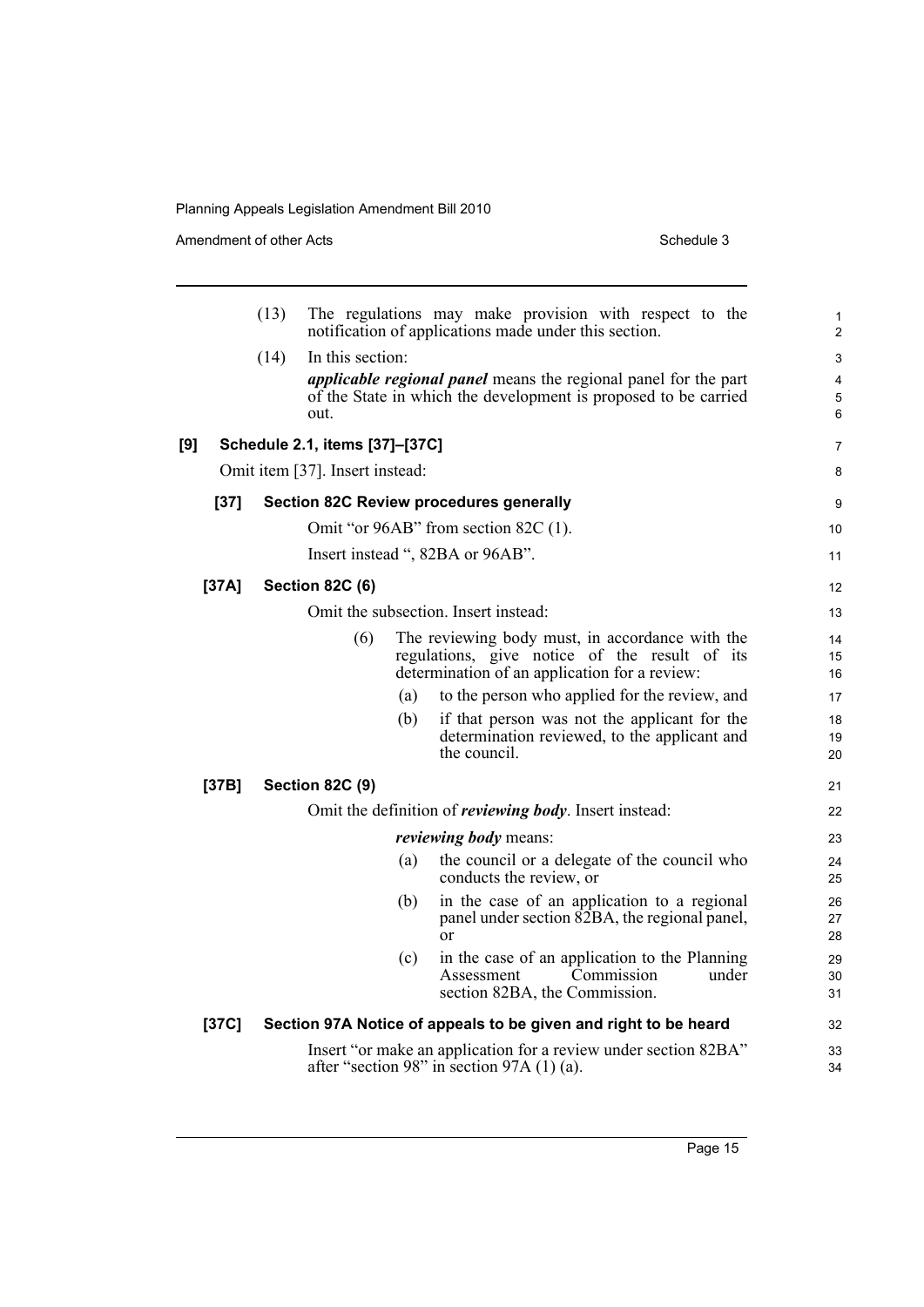| Schedule 3 | Amendment of other Acts |
|------------|-------------------------|
|------------|-------------------------|

| $[10]$ | <b>Schedule 2.2 Consequential amendments to Environmental Planning</b><br>and Assessment Act 1979 | 1<br>$\overline{2}$ |
|--------|---------------------------------------------------------------------------------------------------|---------------------|
|        | Omit items [16], [20]–[25], [31], [32] and [34]–[38].                                             | 3                   |
| $[11]$ | Schedule 2.2, items [17], [18], [43] and [44]                                                     | 4                   |
|        | Omit "section 96E" wherever occurring. Insert instead "section 82BA".                             | 5                   |
| $[12]$ | Schedule 2.2, items [18] and [28]                                                                 | 6                   |
|        | Omit "Division 7A" wherever occurring. Insert instead "section 82BA".                             | $\overline{7}$      |
| $[13]$ | Schedule 2.2, item [30]                                                                           | 8                   |
|        | Omit the item. Insert instead:                                                                    | 9                   |
|        | $[30]$<br>Section 83 (3) (b)                                                                      | 10                  |
|        | Insert "a review application under section 82BA or" after "a<br>decision on".                     | 11<br>12            |
| $[14]$ | Schedule 2.2, item [42]                                                                           | 13                  |
|        | Omit "section 96D". Insert instead "section 82BA".                                                | 14                  |
| $[15]$ | Schedule 2.5 and 2.10                                                                             | 15                  |
|        | Omit the Subschedules.                                                                            | 16                  |
| $[16]$ | Schedule 3.1 [7], proposed clause 2 (1) and (2)                                                   | 17                  |
|        | Omit "section 96E" wherever occurring. Insert instead "section 82BA".                             | 18                  |
| $[17]$ | Schedule 3.1 [7], proposed clause 16                                                              | 19                  |
|        | Omit "Division 7A". Insert instead "Division 2".                                                  | 20                  |